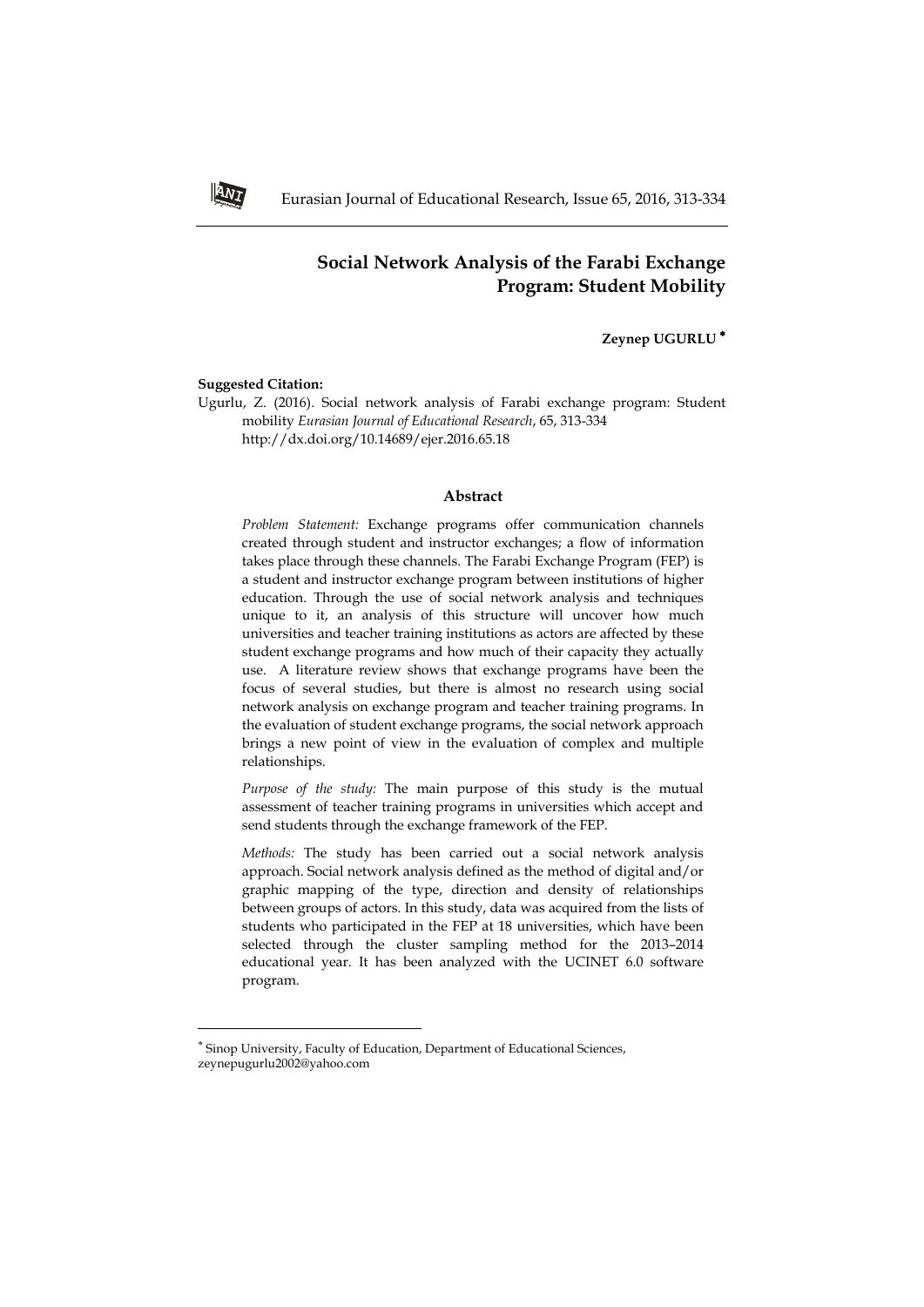*Findings and Results:* According to the findings of the study, 822 connections in the whole network and 451 connections in the teacher training network have been identified in the FEP. It has been determined that 47% of maximum connection possible in the density analysis were made for the whole network (*D*= 0, 472), while 15% of maximum connections possible in the density analysis were made for the teacher training network (*D*= 0, 155).

*Conclusions and Recommendations:* Results confirmed that, the networks between education faculties are relatively weaker. The high number of disconnected and isolated actors points to the necessity of strengthening connections between institutions which train teachers and education faculties.

*Keywords:* higher education, universities, teacher training network, exchange programs.

### **Introduction**

Besides being institutions which create and spread knowledge, universities assume important functions in terms of the mobility of knowledge and man power. The student and instructor exchange programs stand out as the most influential tool in terms of mobility. Exchange programs have been one of the many strategies used for many years to prepare students for the future in the increasingly globalized world, both for states which produce politics and for universities (Rizvi, 2006). Classrooms in higher education institutions have gradually become places where local students and those who come from different countries receive education together, becoming more and more *internationalized* by time (Luxton & Peelo, 2009). According to Gudekli, Kilic and Taner (2013), exchange programs are defined as programs that, within the scope of the protocol made between two local or foreign higher education institutions, stipulate that students, who are enrolled in one of the intuitions, receive short-term education in the other institution, and the acceptance of classes taken in one institution is equivalent to classes taken from the other educational institution.

The most significant benefits of exchange programs include the circulation of knowledge, increased capacity, and increased interaction and cooperation between higher education institutions; they allow positive examples to be shared and spread, not only increasing capacity by making it possible for more students and instructors to make use of materials, equipment' and physical conditions but also supporting personal development, and allowing higher education institutions to compare evaluations of their own work with the work of other higher education institutions (Messer & Wolter, 2007). A literature review of exchange programs shows that topics such as the views of those who benefited from the student exchange program, rates of participation, and the hardships faced in terms of implementation have been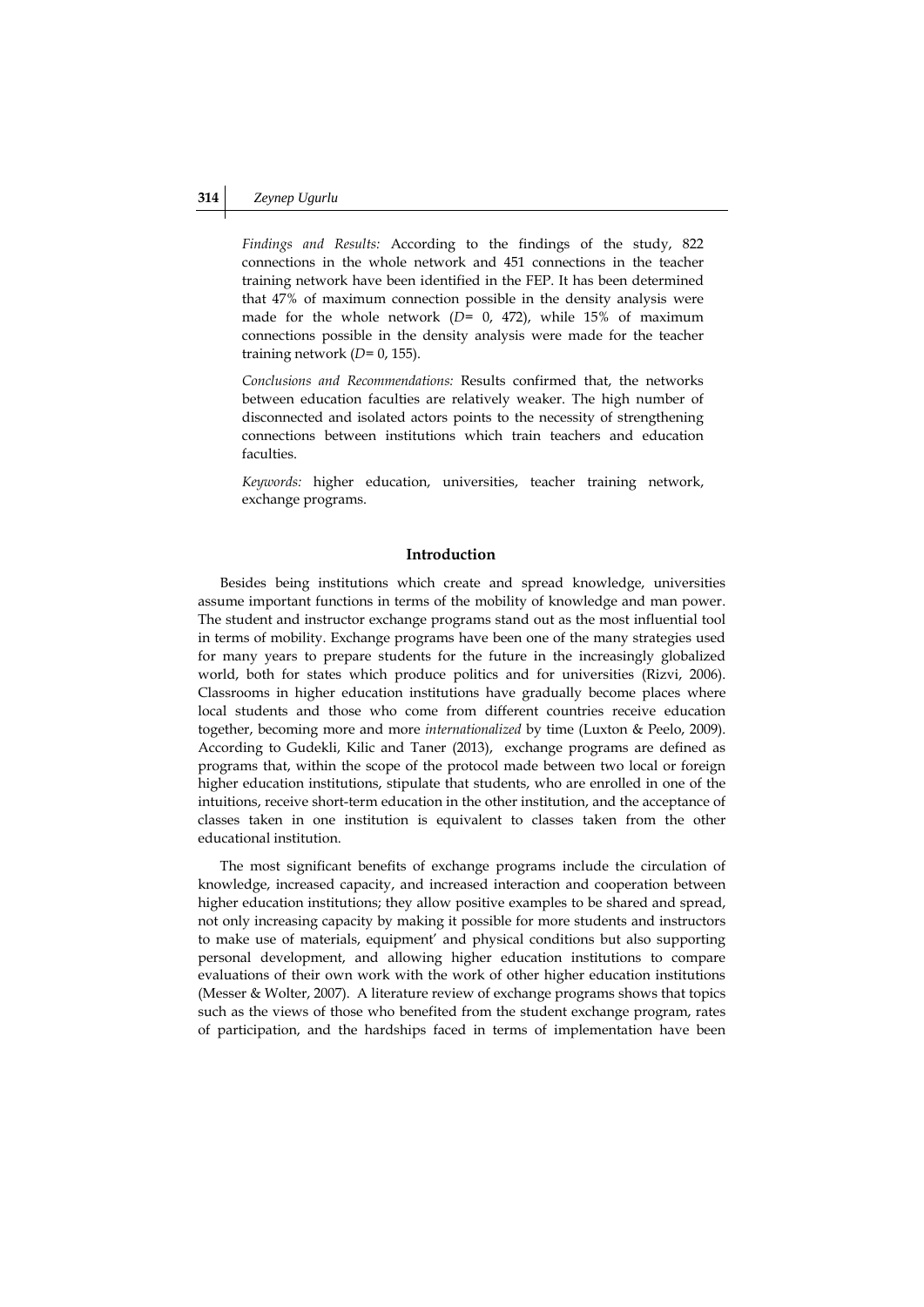studied. In the evaluation of these types of programs, other criteria and methods can be used for the efficient and productive use of public resources which are limited.

The Farabi Exchange Program (FEP) is a student and instructor exchange program between higher education institutions between higher education institutions in Turkey. Regulations related to the program were published in the Official Gazette dated 18 February, 2009, no: 27145 becoming effective as of that date. The FEP allows instructors and students in particular to develop their vision by both increasing the exchange of information and seeing different educational institutions; through the chance to participate in a another higher education institution for one or two semesters, they acquire new points of view, and life experiences and the opportunity for different learning/teaching in universities other than their own.

Within the scope of the program, 537 students participated in a student exchange for the first time in the 2009–2010 academic year. The number of FEP students receiving education in another higher education institution for one semester or one year reached 2, 030 during the 2010–2011 academic year; 2, 907 during the 2011–2012 academic year, and 7,018 during the 2012–2013 academic year. A total of 12,492 students have benefitted from the student exchange program from the date the program was implemented until 2013. The students are given a monthly nonrefundable grant of 420 TL. Within the scope of the FEP, a total of 27, 791, 406 TL in funds transfer has been to higher education institutions by Council of Higher Education (CHE). Throughout Turkey, a total of 105 higher education institutions are actively involved in the FEP, 90 of which are state and 15 of which are foundation higher education institutions. Of the students participating in the program, 62% were female and 38% were male (CHE 2012 *Financial Year Administrative Activity Report,* 2013, p. 105–107). In accordance with a decision taken in CHE's meeting dated 22 December, 2010, the exchange of instructors has been stopped. Student exchanges, however, continue.

According to CHE's 2009–2013 data, of a total of 139 universities, 98 of which are state and 41 of which are foundation universities, the university sending the most students has been Selcuk University (486, 5,3%), followed by Karadeniz Technical University, Afyon Kocatepe University, and Gazi Osmanpasa University, respectively. In the same statistical data, the university accepting the highest number of students has been Gazi University (1,706, 18,65%), followed by Anadolu University, Istanbul University, and Yildiz Technical University, respectively. With respect to subject area distribution in the Farabi programs, most student exchanges are made in the area of educational sciences (43%). This shows that the importance of student exchange programs and these being taken as a study area carries a separate importance in terms of educational sciences as well.

Exchange programs in scientific studies have been studied in terms of dimensions such as the experiences of students and instructors, the living conditions of the countries they go to, effects on academic success, and program contents and accreditation as factors which influence the adaptation processes of students (Boyaci, 2011; Gokcek, 2013; Kasapoglu-Onder & Balci, 2010; Maiworm, Steube, & Teichler,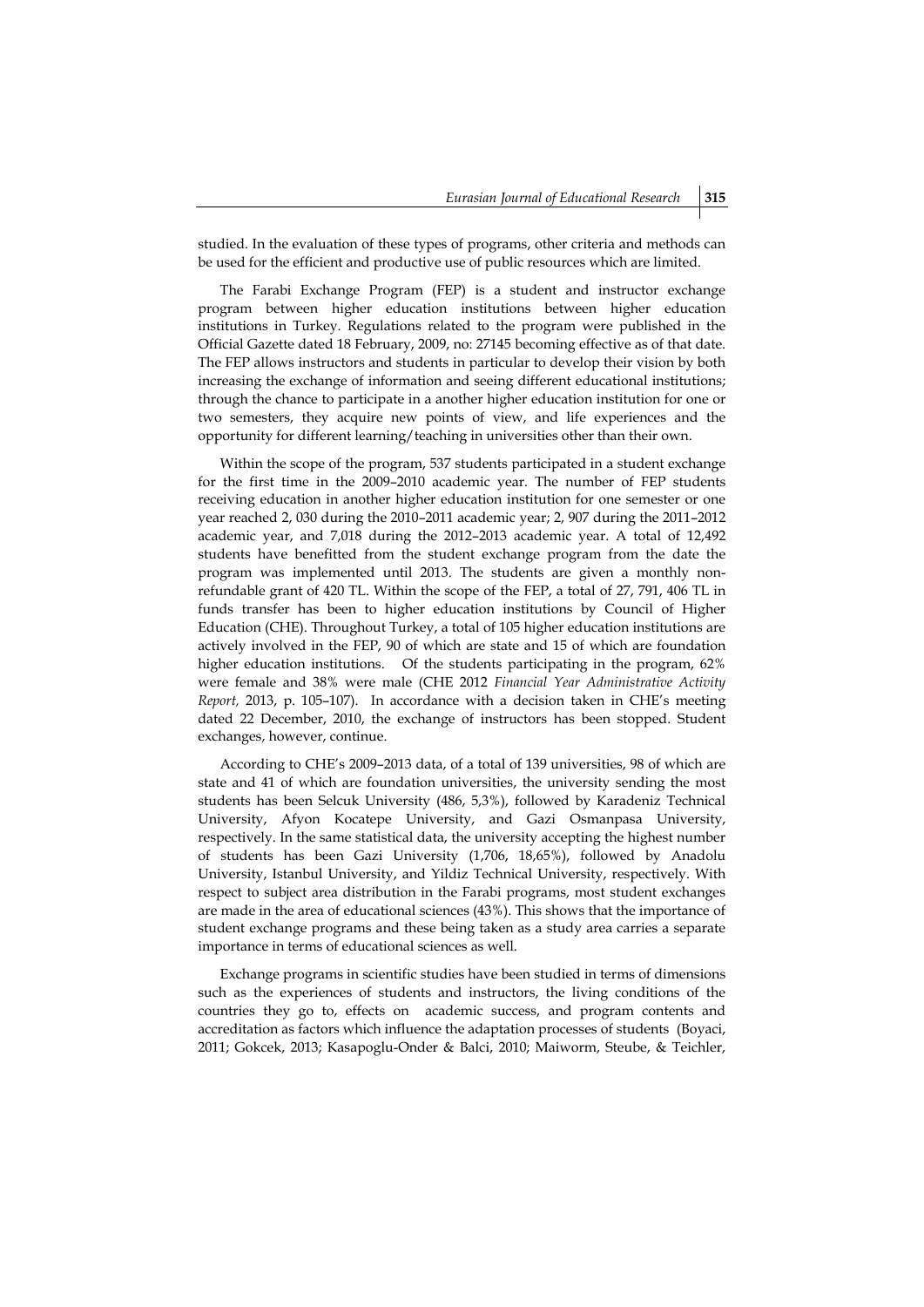1991; Messer & Wolter, 2007; Mirici et. al., 2009; Teichler, 1996; Teichler & Maiworm, 1994; Yagci et. al., 2007; Yigit et. al., 2009), managerial factors which influence the successful implementation of exchange programs (such as leadership and organizational culture) and factors which influence the decision processes of students to participate in exchange programs have also been studied (Daly & Barker, 2010). Bryla (2014) has researched the communication tools used in the continuation of relationships established during exchange programs.

The studies conducted display a complete picture in terms of issues such as the scale of exchange programs, their realization processes, views of students and participation rates. Exchange programs are extensive activities which are carried out in numerous universities in the world and in Turkey, supported by governments and higher institution, and encouraged with large–scale budget transfers. By increasing the interaction between universities in Turkey, great potential can be made use of in terms of the sharing of resources such as equipment' and student and instructor exchange, in addition to cooperation in the areas of education and research. Another aspect of exchange programs is that communication channels are created through the student and instructor exchange, and information flows take place through these channels. Thus, exchange programs can be evaluated from a social network point of view as well.

In evaluating student exchange programs, the social network approach brings a new point of view to the evaluation of multiple and complex relationships. Within the framework of protocols signed between numerous universities in bilateral agreements, regularly accepting and sending students from each other shows a relationship network and reciprocity between universities as actors. That this takes place within a framework of certain protocols, with announcements made at certain times determined each year, and supported by various funds through preestablished regulations and guidelines, shows the continuity of these connections. The relationship network created by the sending and accepting of students to each other by universities as actors forms the basis of the structure of the social network at this point. Therefore, through the use of social network analysis, the analysis of this structure with techniques unique to it will be able to uncover how much universities as actors are affected by these student exchange programs and how much of their capacity they use.

A social network means a consistent interaction and pattern of change between individuals or institutions (Powel, 1990). The conceptual background of the network theory on which this approach depends has been formed by making use of different disciplines and perspectives such as sociology, anthropology and role theory. The common point these spheres share is that, they all depend on the basis of communication and mutual influence (interaction) between the actors (Tichy, Tushman & Fombrun, 1979). Social network analysis is an interdisciplinary research approach that has unique calculation methods in terms of revealing relationships between actors. It allows for the structure formed by the relationships between actors and inter-actors to be revealed in a digitalized manner or in the form of graphics (Aggarwal, 2011). Wasserman and Faust (1995) state that social network analysis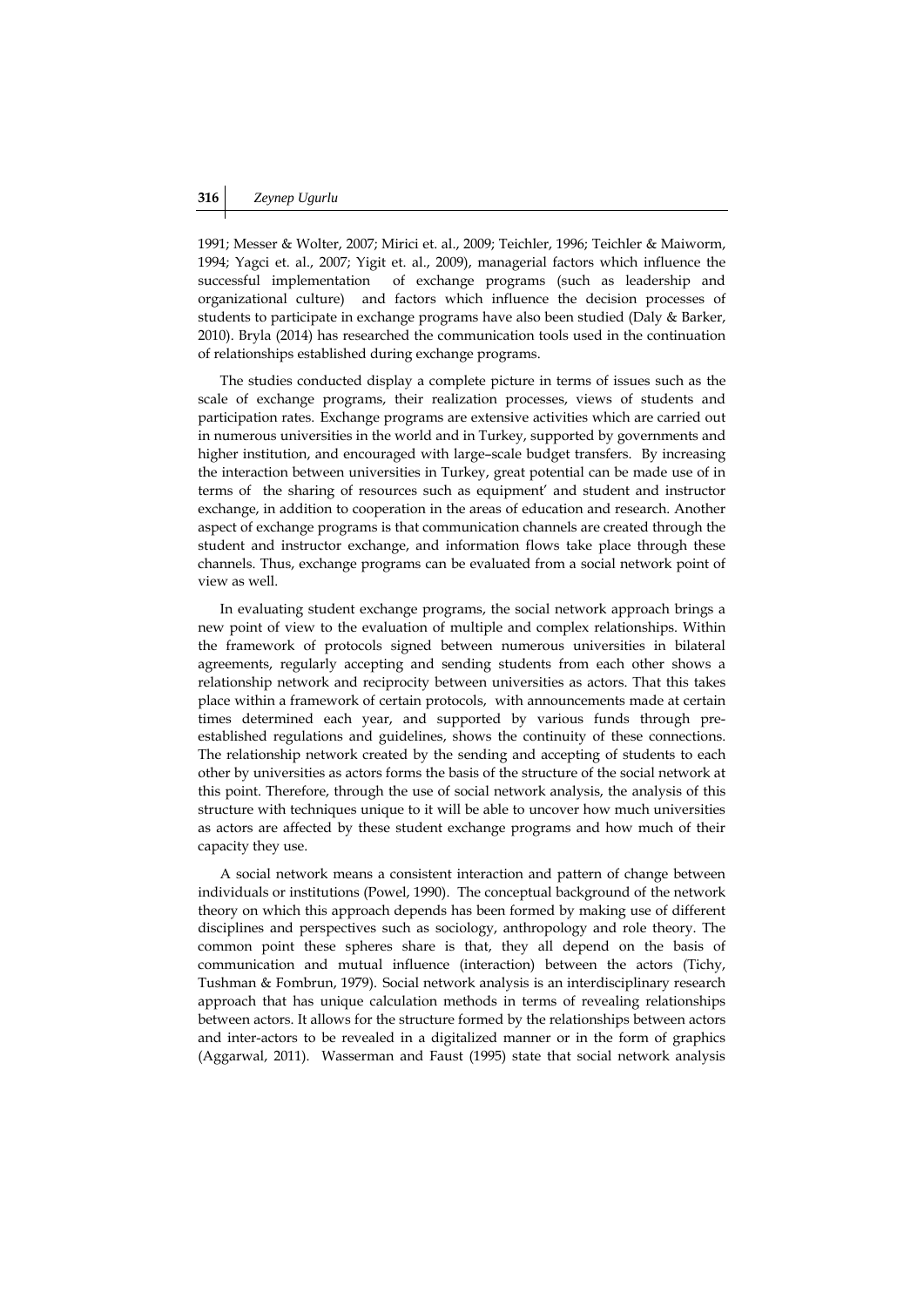contains four basic assumptions: mutual attachment, connections between the actors, effect of the network structure and continuity in the inter-actor relationships. In other words, there are actors connected to each other, but they are autonomous as well. Network structure either provides or limits opportunities for actors from social, economic and political environments. Lastly, a network requires a continuous relationship between the actors. In summary, social network analysis in its narrowest definition is the mapping of the types, direction and density of relationships between a group of actors in a digital and/or graphic manner (Oztas & Acar, 2003, p. 292).

This study conducted with the social network approach aims at providing a different point of view for the assessment of student exchange programs. In this respect, the main purpose of this study is to make a mutual assessment in terms of universities which accept and send students through student exchange taking place between universities within the framework of the Farabi Exchange Program. With respect to this purpose, the answers to the following questions have been sought for in the study in the 2013–2014 fall and spring semesters:

- 1. Which universities have sent students to which other universities within the framework of the Farabi Exchange Program?
- 2. Which universities accept and send more students in terms of the Educational Sciences and institutions which train teachers within the framework of the Farabi Exchange Program?
- 3. What proportion of the student exchange is taken up *(density)* compared with the maximum allowed under the framework of the Farabi Exchange Program?

### **Method**

#### *Research Design*

This study is a survey model, which involves determining the existing situation. The survey model is a research approach which describes a situation that exists at that moment as it is and aims at defining it (Karasar, 1984, p.79). The study has been conducted with the social network analysis approach. Social network analysis is an interdisciplinary research approach which has unique calculation methods in terms of revealing relationships between actors. It allows the structure formed by the relationships between the actors and inter-actors and these relationships in a digitalized manner or in the form of graphics (Aggarwal, 2011). Social network analysis is a unique methodology with its own version of data collection, statistical analysis, and presentation of results (Kapucu, Yuldashev, Demiroz & Arslan, 2010, p. 541). According to Freeman (2004, p.2) these aspects are a part of all modern social network analysis examples. Social network analysis justifies the insights on the structural connections which tie social actors to each other. This empirical data is collected systematically and it is controlled. This data is presented through graphics. Mathematical models are relied on in the making of these calculations.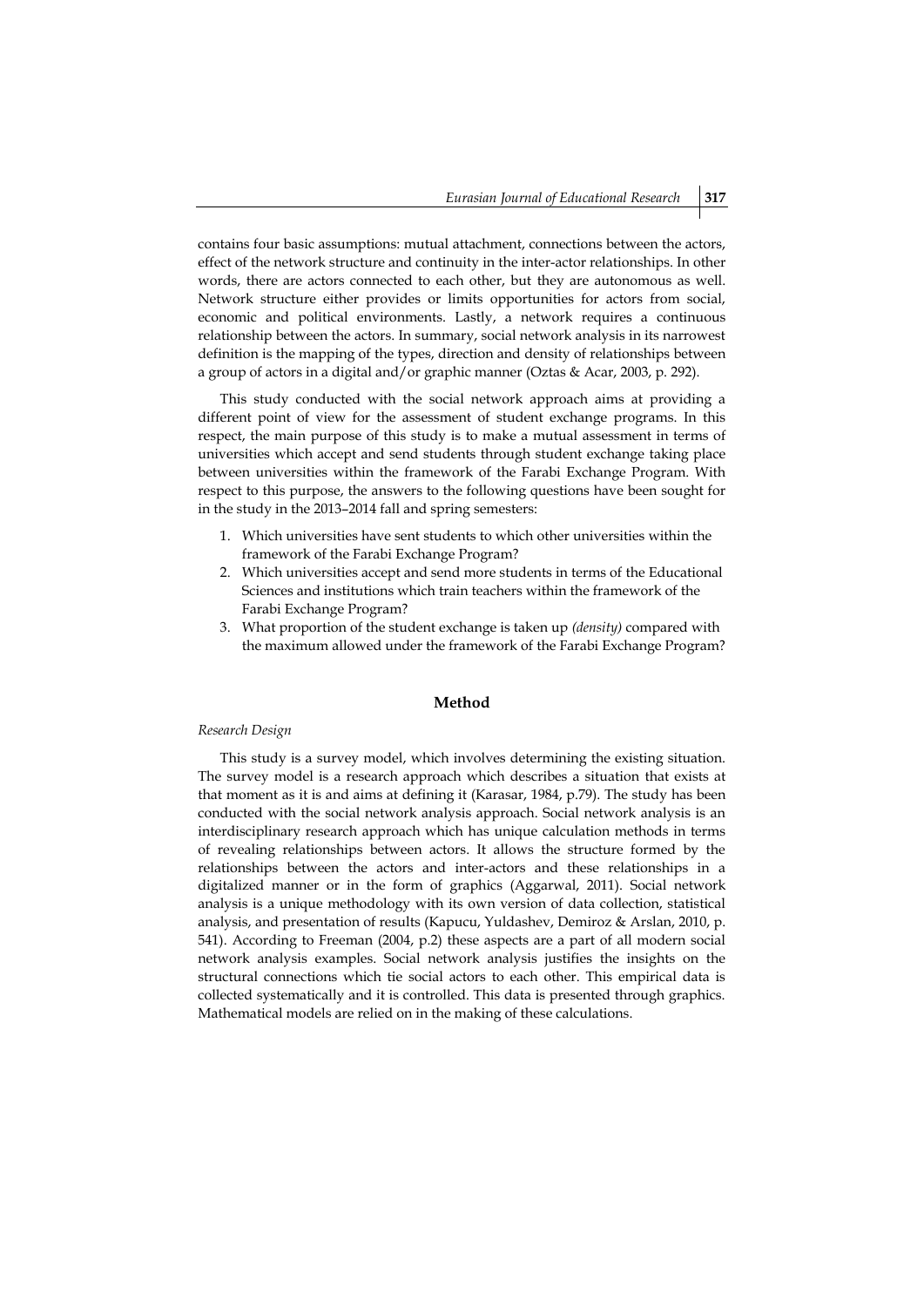#### *Research Sample*

The population of the study was the state universities which accepted and sent students to each other within the framework of the Farabi Exchange Program during the 2013–2014 academic year. According to the Council of Higher Education (CHE) there were 101 state universities during the 2013–2014 academic year. In the study, the cluster sampling method was used in the selection of samples from the population. Cluster sampling is used in cases where there are different groups that have formed naturally in the considered population to be studied or been created artificially with different purposes, which display similarities in terms of certain aspects within them (Balci, 2005, p. 87; Yildırim & Simsek, 2008, p. 105). For the identification of clusters of universities to be taken as samples in the study, the classification of universities was made in accordance with their founding years and their level of institutionalization in relation to that. Accordingly, they were separated into three clusters, as universities founded prior to 1992, between 1992- and 2003, and after 2003.

The universities founded prior to 1992 are those which have existed since the first of the Republic, since even before that, which have been institutionalized as they have existed for years and have proven themselves and assumed a precursory role in the foundation of other universities. In 1992, there was been an extraordinary increase in the number of universities with 21 new state universities being founded. Four more universities came after those, making the number of state universities just about doubled by 2000. After 2003, with certain structural regulations in higher education, the total number of state universities reached 101 with the addition of new universities in 2003 and 2007 (Table 1).

#### **Table 1.**

*Universities by Foundation Date in Turkey*

| <b>Foundation Date</b> | Universities                                                                                                                                                                                                                                                                                                                                                                                                                                                                                                                                                                                                                                                                   |  |  |  |  |  |
|------------------------|--------------------------------------------------------------------------------------------------------------------------------------------------------------------------------------------------------------------------------------------------------------------------------------------------------------------------------------------------------------------------------------------------------------------------------------------------------------------------------------------------------------------------------------------------------------------------------------------------------------------------------------------------------------------------------|--|--|--|--|--|
| Prior to 1992          | Akdeniz, Anadolu, Ankara, Ataturk, Bogazici, Cumhuriyet, Dicle, Dokuz<br>Eylul, Ege, Erciyes, Firat, Gazi, Gaziantep, Hacettepe, Inonu, Istanbul<br>Teknik, Istanbul, Karadeniz Teknik, Marmara, Mimar Sinan, On Dokuz<br>Mayis, METU, Selcuk, Trakya, Uludag, Yildiz Teknik and Yuzuncu Yil                                                                                                                                                                                                                                                                                                                                                                                   |  |  |  |  |  |
| 1992-2003              | Abant Izzet Baysal, Adnan Menderes, Afyon Kocatepe, Balikesir, Celal<br>Bayar, Canakkale On Sekiz Mart, Cukurova, Dumlupinar, Galatasaray, Gazi<br>Osman Pasa, Harran, Izmir Yuksek Teknoloji, Kafkas, Kahraman Maras<br>Sutcu Imam, Kirikkale, Kocaeli, Mersin, Mugla Sitki Kocman, Mustafa<br>Kemal, Nigde, Eskisehir Osman Gazi, Pamukkale, Sakarya, Suleyman<br>Demirel and Zonguldak Kara Elmas (Bülent Ecevit)                                                                                                                                                                                                                                                           |  |  |  |  |  |
| 2003-2013              | Abdullah Gul, Adiyaman, Agri Ibrahim Cecen, Ahi Evran, Amasya,<br>Aksaray, Ardahan, Artvin Coruh, Bartin, Batman, Bayburt, Bilecik Seyh<br>Edibali, Bingol, Bitlis Eren, Bozok, Bursa Orhan Gazi, Cankiri Karatekin,<br>Duzce, Erzincan, Erzurum Teknik, Giresun, Gümüshane, Hakkari, Hitit,<br>Igdır, Istanbul Medeniyet, İzmir Katip Celebi, Karabük, Karamanoglu<br>Mehmet Bey, Kastamonu, Kirklareli, Kilis 7 Aralik, Mardin Artuklu, Mehmet<br>Akif Ersoy, Mus Alparslan, Namik Kemal, Necmettin Erbakan, Nevsehir<br>Hacibektas, Ordu, Osmaniye Korkut Ata, Recep Tayyip Erdogan (Rize), Siirt,<br>Sinop, Sirnak, Tunceli, Turk-Alman, Usak, Yalova and Yildirim Beyazit |  |  |  |  |  |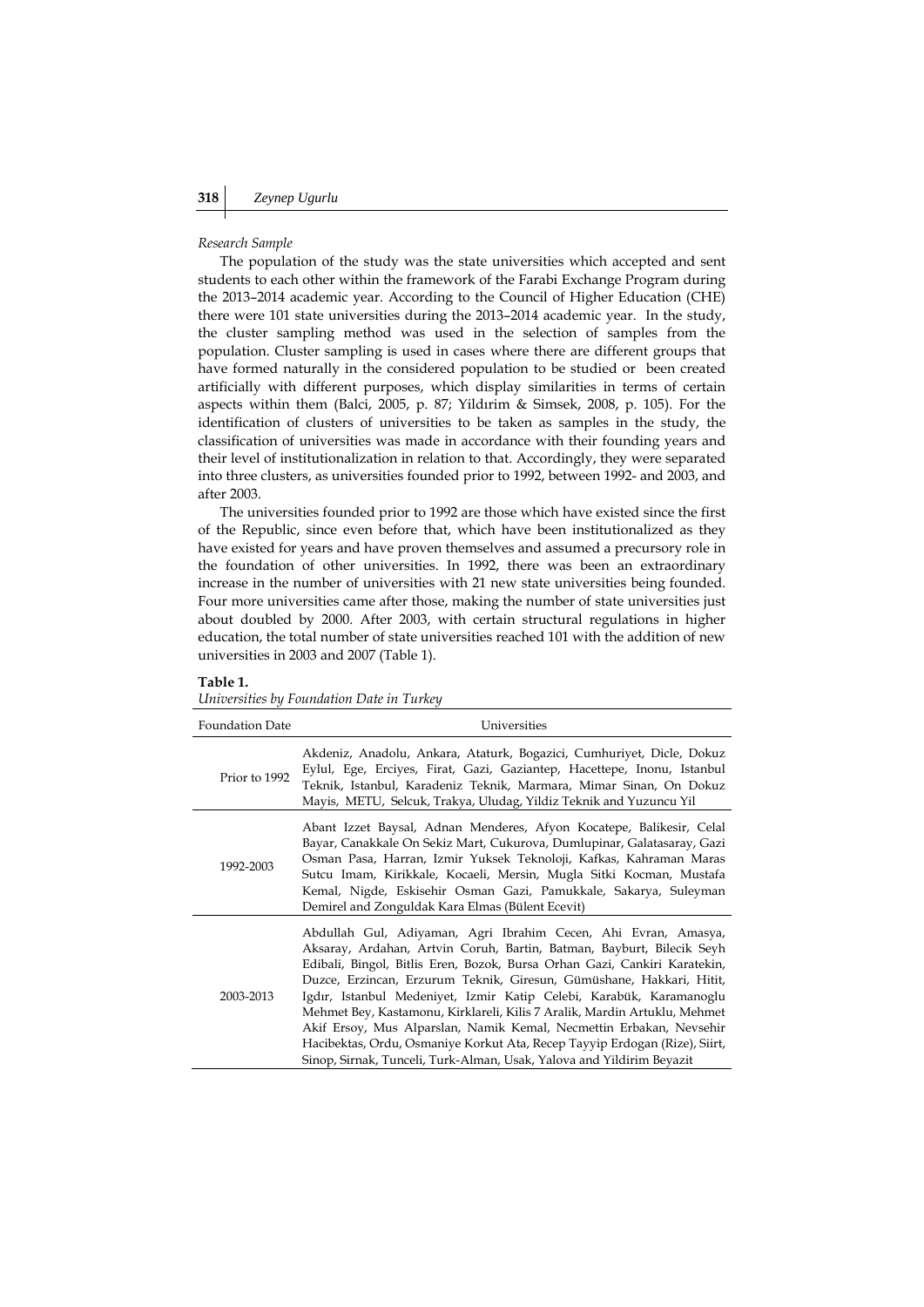However, due to the cities where the universities are located, the environmental factors are different from each other. Turkey, in a classification related to socioeconomic development (SEGE—2011), —has been separated into six development levels at the economic, social, and cultural levels (Republic of Turkey Ministry of Development, Regional Development and Structural Adjustment, General Directorate, Ankara, 2013). When the foundation years and cities' development levels were taken into consideration together, it was observed that universities are mostly among the first and second clusters in cities whose development levels are relatively higher in Turkey, while universities in the third cluster are in cities developed a lower level or still developing and receiving encouragement. Therefore, taking into consideration the development levels of the cities where universities have been founded as another criterion in the cluster sampling, a total of 30 universities from each sub-cluster were selected through the random sampling method. Next 7 universities (25%) were placed in the first cluster; 7 universities (25%) in the second cluster; and in the third cluster, 15 universities (%50). Random sampling is used as a complimentary method in studies, with other sampling methods based on probability (Yildirim & Simsek, 2008, p. 104). The selected universities were analyzed once again according to the development levels of the cities and a representation for each development level was provided. However, it was not possible to access the going-coming student lists for all universities' 2013—2014 autumn and spring semesters Farabi Exchange Program'. This is the limitation of the study.

 As a result, the total number of samples given a place from the universities selected through the cluster sampling method and whose data was provided came to 18. In the first cluster, there were 7; in the second cluster, 7; and in the third cluster, 4 universities were included in the samples. These were, namely: in the first cluster Akdeniz, Cukurova, Gazi, Hacettepe, Istanbul, Marmara and, Uludag Universities; in the second cluster, Afyon Kocatepe, Celal Bayar, Eskisehir Osman Gazi, Kocaeli, Nigde, Pamukkale and, Suleyman Demirel Universities; and in the third cluster, Ahi Evran, Aksaray, Mardin Artuklu and Bitlis Eren Universities. In this study, which is a social network analysis of the connections between universities who send students to and accept students from each other within the framework of the FEP, the universities included in the samples constitute the basic actor list of the study as well. *Research Instrument and Procedure*

*A social network* is a structure which is made up of connections (relationships) between actors and inter-actors (Carrington, Scott &Wasserman, 2005; Scott, 2000). The analysis of this network structure made up of the actors and their relationships allows the identification of the type, direction, density, areas which can be developed and limitations, and intervention areas through analysis methods unique to itself (Borgatti & Foster, 2003; Borgatti, Everett & Freeman, 2003; Cross & Parker, 2004). It also allows seeing and evaluating the relationships and the positions of the actors within the network visually through graphics (Barabasi, 2010; Degenne & Forse, 1999). In this study, the social network can be defined as the network of universities which send to and accept students from each other within the framework of the Farabi Exchange Program.

 The main data for the analysis of the study was collected over the Internet from the universities' Farabi Coordinatorship and announcement pages. Although the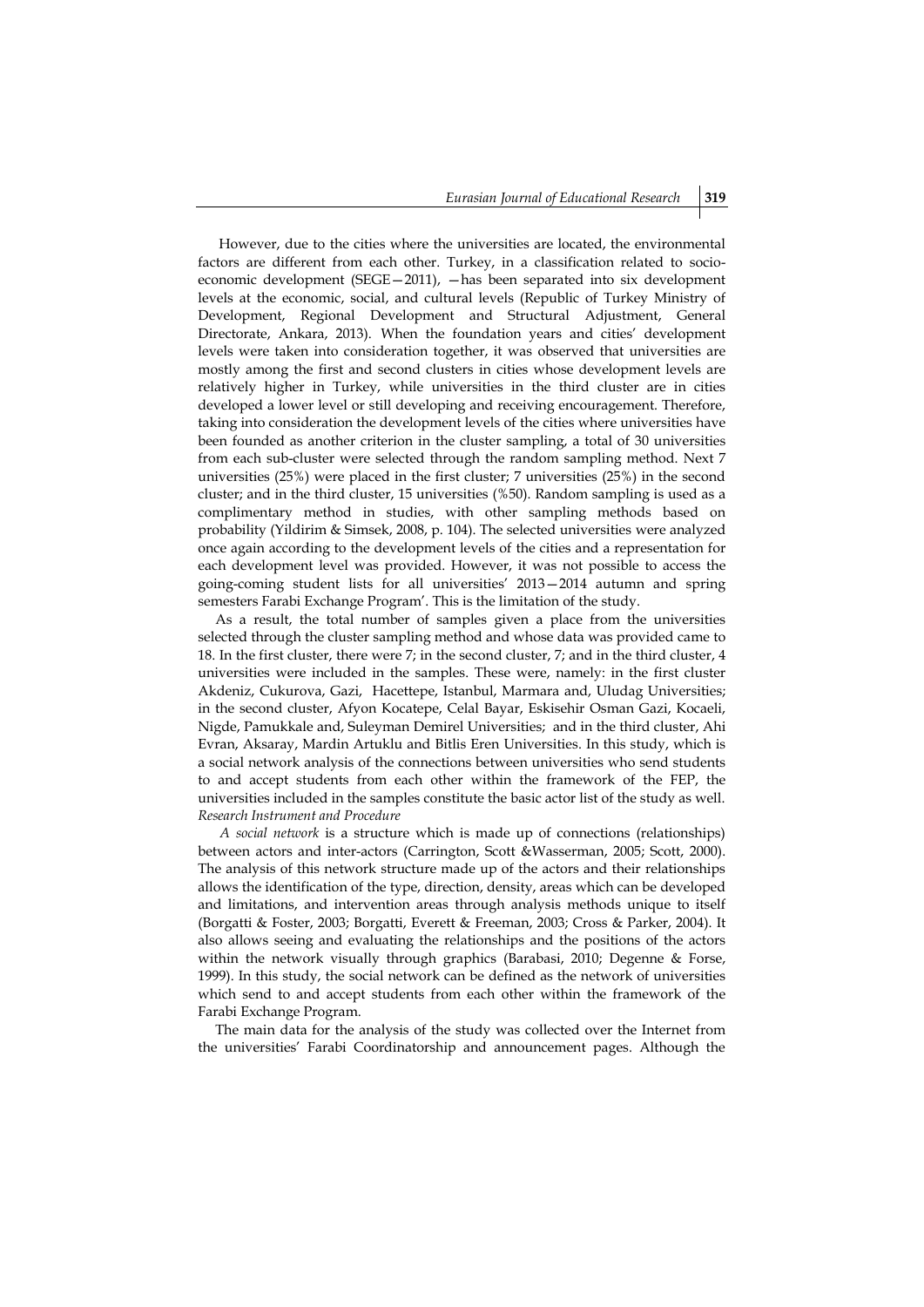signed protocols between the universities show the possibility of a change to potentially take place, these cannot exactly be regarded as indications of change. Therefore, for the collection of data, announcement lists – where it was indicated whether the students who applied in the application periods (spring and fall) were accepted or not and to which university's department – were used. These announcement lists are open to the public and are accessible through the web sites of the universities. Data collected from the coming and going student lists were coded in accordance with this approach as: those who have a relationship between them "1" and those who do not have a relationship between them "0" ; thus a matrix called the adjacency matrix was created. The adjacency matrix represents who has a relationship with whom. Through the software program UCINET 6.0 (Borgatti & Foster, 2002) used for the social network analysis, this data was analyzed, the density, degree and, betweenness values which are calculations unique to social network analysis were performed and the network relationships presented visually with graphics.

In social network analysis, the three main units which make up a social network are actors (*nodes*), connections (*edge/tie*) and social network structure (Christakis & Fowler, 2012*).* Each of the analysis units have been defined for this study below:

1—Actors or nodes in social network analysis are each of the analysis units which make up the relationship network studied. Actors may be selected as individuals, institutions and countries, depending on the purpose and characteristics of the study (Marsden, 2005; Scott, 2000). The actors of this study are the state universities which have sent students to and received students from each other during the 2013—2014 academic years spring and fall semesters within the framework of the FEP. The actors whose relationship to each other will be analyzed have been selected and listed through the sampling approaches determined above.

2—Connection represents the relationship identified between the actors. In a social network analysis, the studies connection type (relationship) needs to be well defined and classified (Oztas & Acar, 2004). In this study, the relationship network analyzed is the relationships on accepting and sending students (coming-going students) in the spring and fall semester within the framework of the FEP. This type of relationship can be regarded as one of the indicator of how connected universities are to other universities. The student lists coming to and going from universities during the indicated period within the framework of the FEP represent the type of relationship which is analyzed. The mentioned lists are announced by the universities' Farabi Coordinatorships and can be accessed through the Internet. *Validity and Reliability*

 The network perspective does not supplant the importance of individual attributes in understanding the selection, interpretation, and implementation of change, but rather offers a complementary theoretical framework and set of methods for examining the dynamics of social processes in education (Moolenaar, 2012). According to *The Encyclopedia of Social Network Analysis and Mining* (Alhajj & Rokne, 2014, p. 1437), in the validity and reliability investigation of social network research, reliability is assessed in the measurement stage and validity pertains to the relationship between conceptualization (what we want to measure) through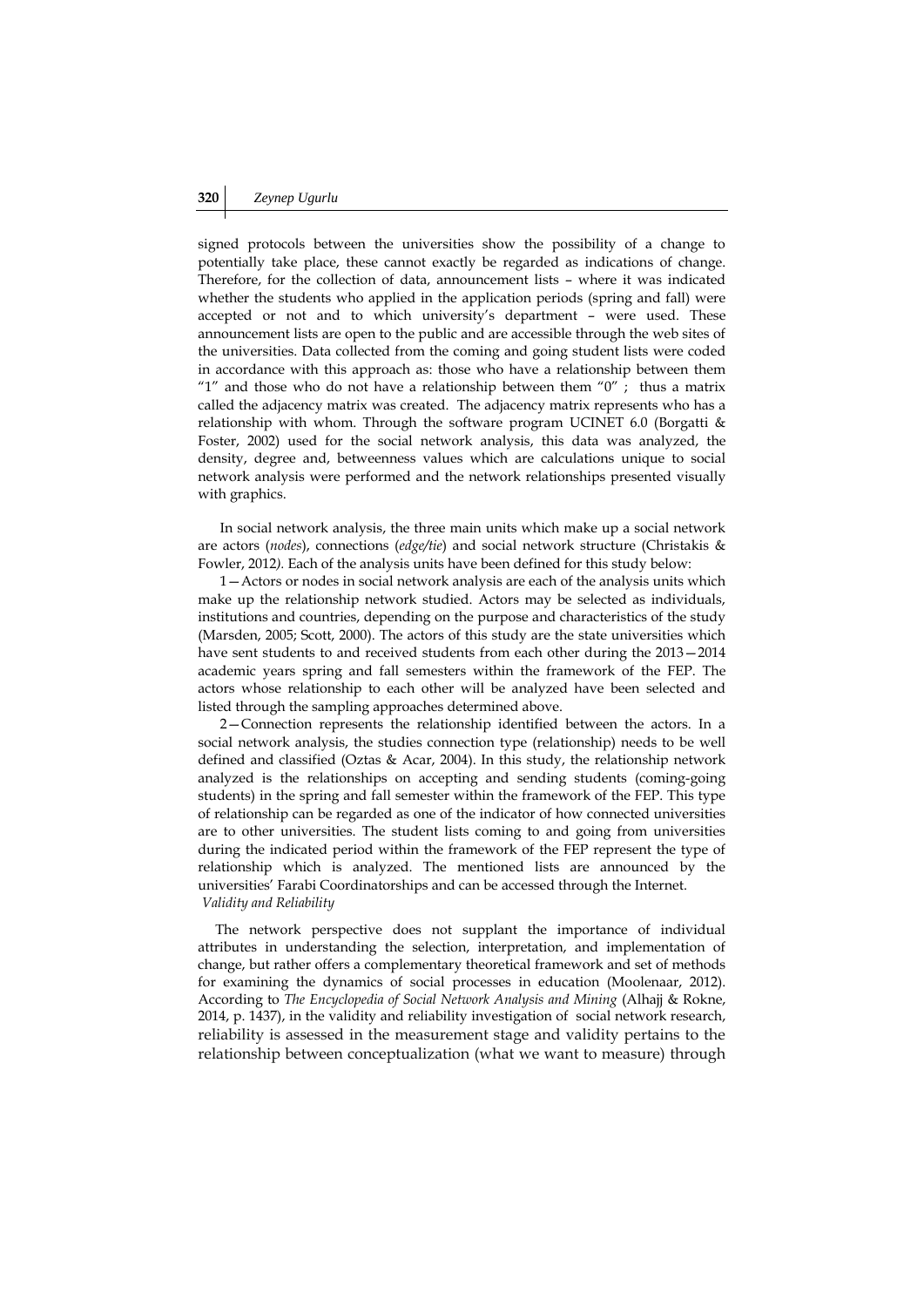operationalization (how the theoretical concepts are translated into empirical indicators) to actual measurement (what we actually measure). In this study, the social network can be defined as the network of universities which send to and accept students from each other within the framework of the Farabi Exchange Program. The main data for the analysis of the study was collected over the Internet from the universities' Farabi Coordinatorship and announcement pages. Through the software program UCINET 6.0 (Borgatti & Foster, 2002) used for the social network analysis, this data was analyzed, the density, degree and betweenness values which are calculations unique to social network analysis were performed and the network relationships presented visually with graphics.

### **Results**

According to the findings of the research, 91 actors were identified which were connected with a total of 18 actors from the Farabi statistics belonging to 2013—2014 fall and spring periods. Within the whole network, 822 connections were identified between 91 actors. Which university sends students to which other universities within the framework of the exchange program was the purpose of the study and the state of the university within this change network has been presented graphically. The method to be followed in the interpretation of the network maps is as follows: In the study, the checkboxes represent the actors, the lines the relationship of student change. The actors who are located at the center of the network maps are the actors with the most connections. While the actors, who assume an active role, are located at the center, the actors displaying less activity are located at the perimeters (Figure 1).

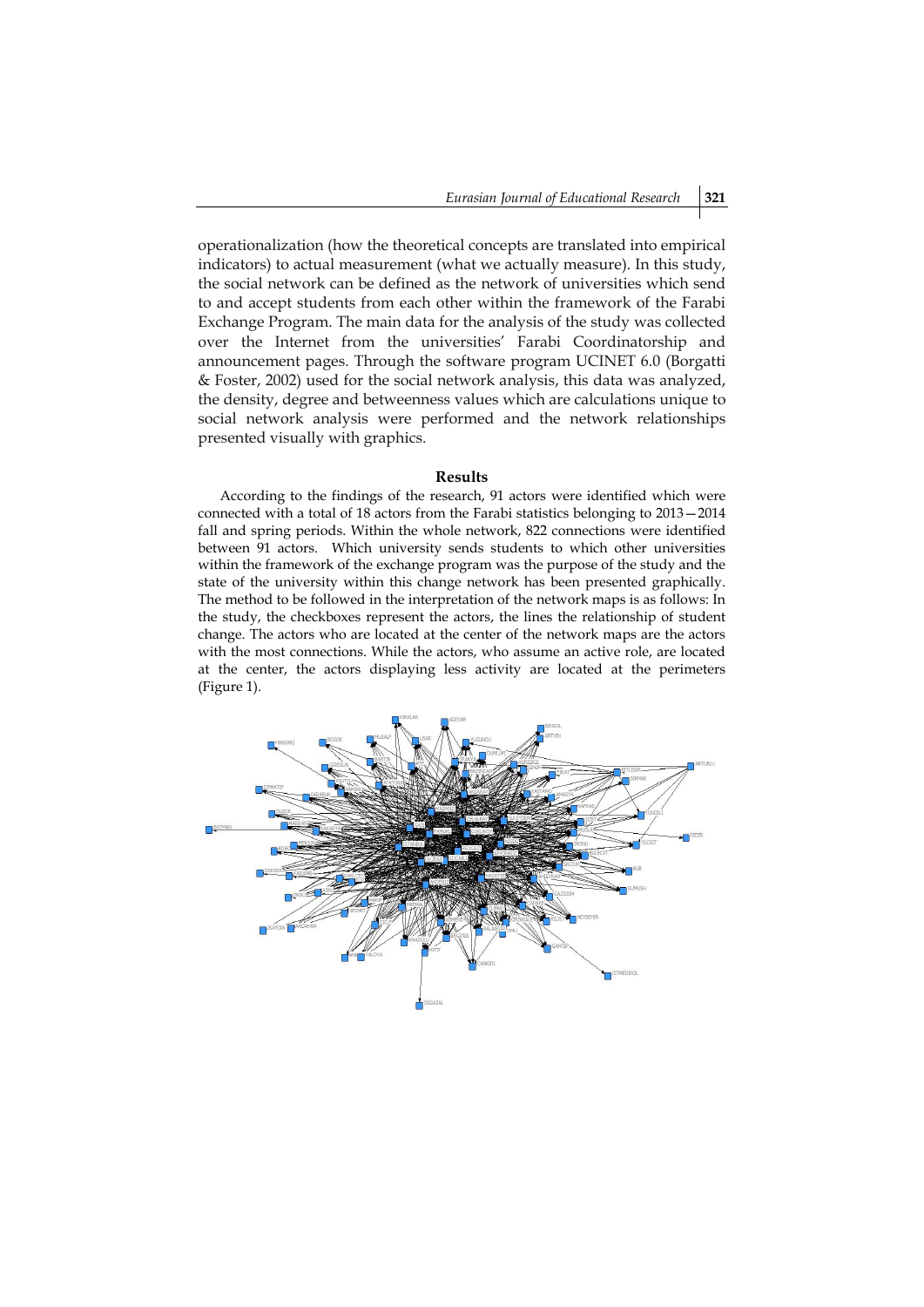*Figure 1.* The Social network map of the student exchange program of the samples during the 2013—2014 Farabi spring and fall semesters

As can be seen from Figure 1, Gazi, Eskisehir Osman Gazi, Marmara, Pamukkale, Afyon, Kocaeli, and Nigde Universities are in the network's center. These universities have been identified as the most active universities in terms of student mobility. In the more in-depth analysis of these relationships which have been identified visually, in order to be able to identify which are more connected in comparison to the others, centrality measurements are made use of in the social network analysis. The degree of centrality is the degree which reflects the direct connections of the actor in terms of actors' positions within the network. This measurement shows the actors who have more or less connections and can be evaluated both as connections directed to them or from them to others. Determining scores of centrality, determines both those who are in active and leader positions within the network and those who are perimeter actors or groups (Cross & Parker, 2004, p. 192-193). In the study, according to centrality calculations, Gazi University was the actor most connected to other actors (*Degree*=73). Gazi University has been identified as the actor with the highest betweenness (*Betw*=529.88), closeness (*Clo*=81.333) and eigenvalue (*Eigw*=0.242) score. According to evaluations of 2009— 2013 Farabi Statistics announced by CHE, Gazi University was found to be the university which most accepted students in the Farabi student exchange program (1.706, 18.65%). According to data collected from 18 main actors during the 2013— 2014 spring and fall periods, Gazi University has been identified as the university with the most connections with other universities. The study findings show that the efficiency of Gazi University as the university which accepted the most students continued in the later years as well.

For the sample related to which universities accept and send more students in terms of educational sciences and institutions which train teachers, which pertains to the second question of the study, at the next network map involves only student exchanges in that area. According to the findings of the study, the number of actors which the 18 actors were related to the area of education (Education and Educational Sciences Faculties, Faculties of Theology Religious Culture and Ethics Teachership and BESYO Physical Education and Sports Teachership included) during the 2013— 2014 spring and fall semesters within the scope of the FEP was determined to be 66. Twenty-five of the universities which accepted students from another exchanged students in the areas of education (*Isolation=25).* Among the 66 actors within the network formed by the ones in the area of education, 451 connections were identified (Figure 2).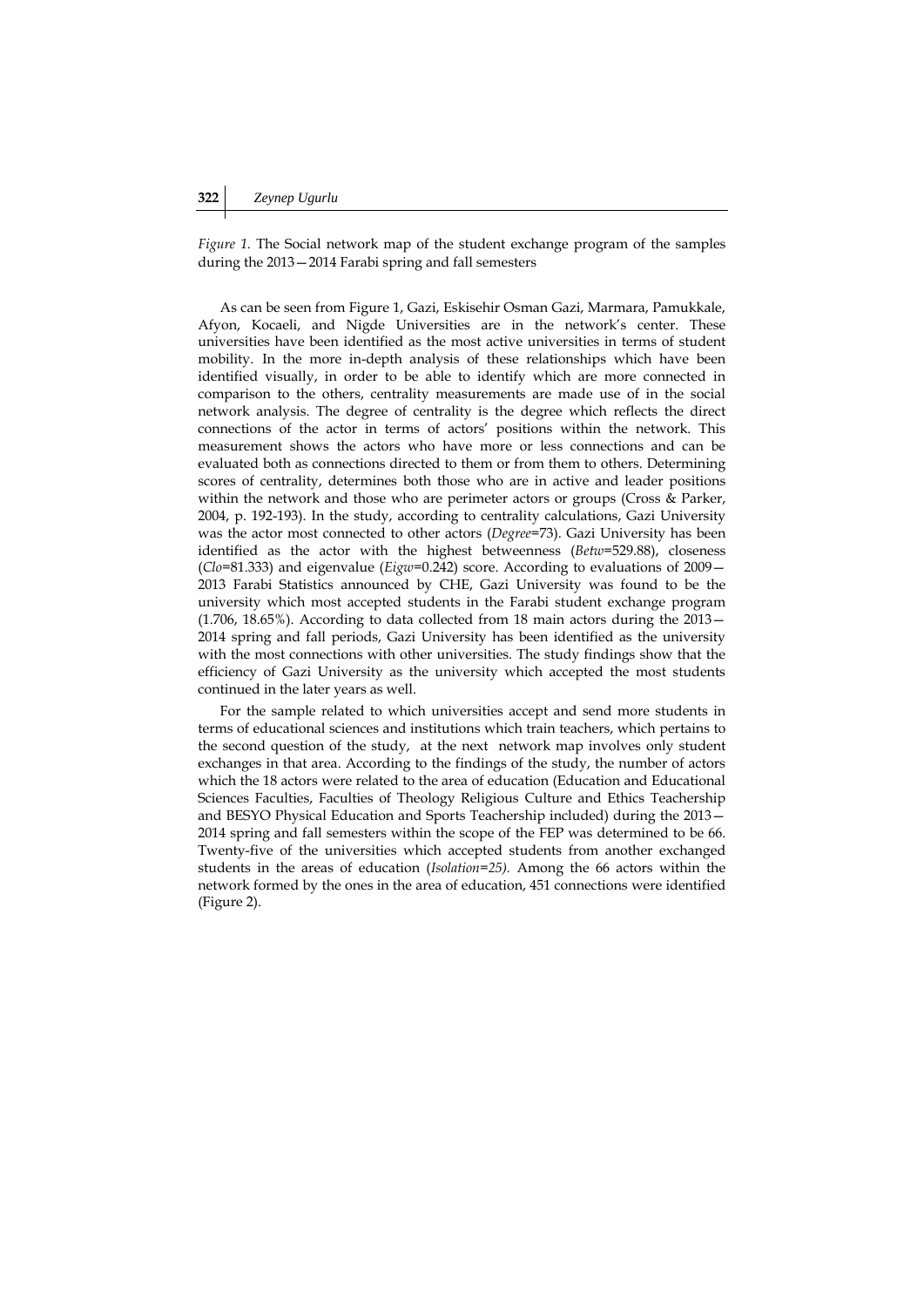

*Figure 2.* Student exchange program social network map between the educational sciences and teacher training departments from actors included in the samples of the 2013-2014 Farabi fall and spring semesters.

According to the findings of the study, Gazi University has been identified as the university with the most connections with the other actors *(Degree=53)* in the area of education (Education and Educational Sciences Faculties, Faculties of Theology Religious Culture and Ethics Teachership, and BESYO Physical Education and Sports Teachership included) during the 2013—2014 spring and fall semesters within the scope of FEP. Gazi University has been determined as the actor with the highest values of betweenness *(Betw= 319.918)*, closeness *(Clo=59.000)* and eigenvalue *(Eigw=0.292)*. Although the 18 universities included in the 2013-2014 spring and fall semester samples (Ahi Evran, Afyon Kocatepe, Akdeniz, Aksaray, Bitlis Eren, Celal Bayar, Çukurova, Eskisehir Osman Gazi, Gazi, Hacettepe, Istanbul, Kocaeli, Mardin Artuklu, Marmara, Nigde, Pamukkale, Suleyman Demirel, Uludag) have exchanged students from other branches, it has been determined that no student exchange took place in the area of educational sciences and teacher training in Mardin Artuklu, Bitlis Eren, Cankiri, Hitit, Ege, Gümüshane, Karamanoglu Mehmet Bey, Tunceli, Ardahan, Bilecik, Istanbul Aydin, Korkut Ata, Yalova, Yildiz Teknik, Bingol, Bozok, Kirklareli, Namik Kemal, Sirnak, Duzce, Istanbul Medipol, Batman, Hakkari, Izmir Katip Celebi and Igdır Universities. Among these universities, only Mardin Artuklu and Bitlis Eren universities are in the university samples.

Component size shows how all actors within the network are in a meaningful union with each other. If all of the actors in the network are connected to each other, this number is one. However, if there are divisions within the network, this number shows whatever number of divisions there are (Hanneman &Riddle, UCINET tutorial). In the study, while the size of components in student exchanges for the whole network from the universities which are included in the samples has been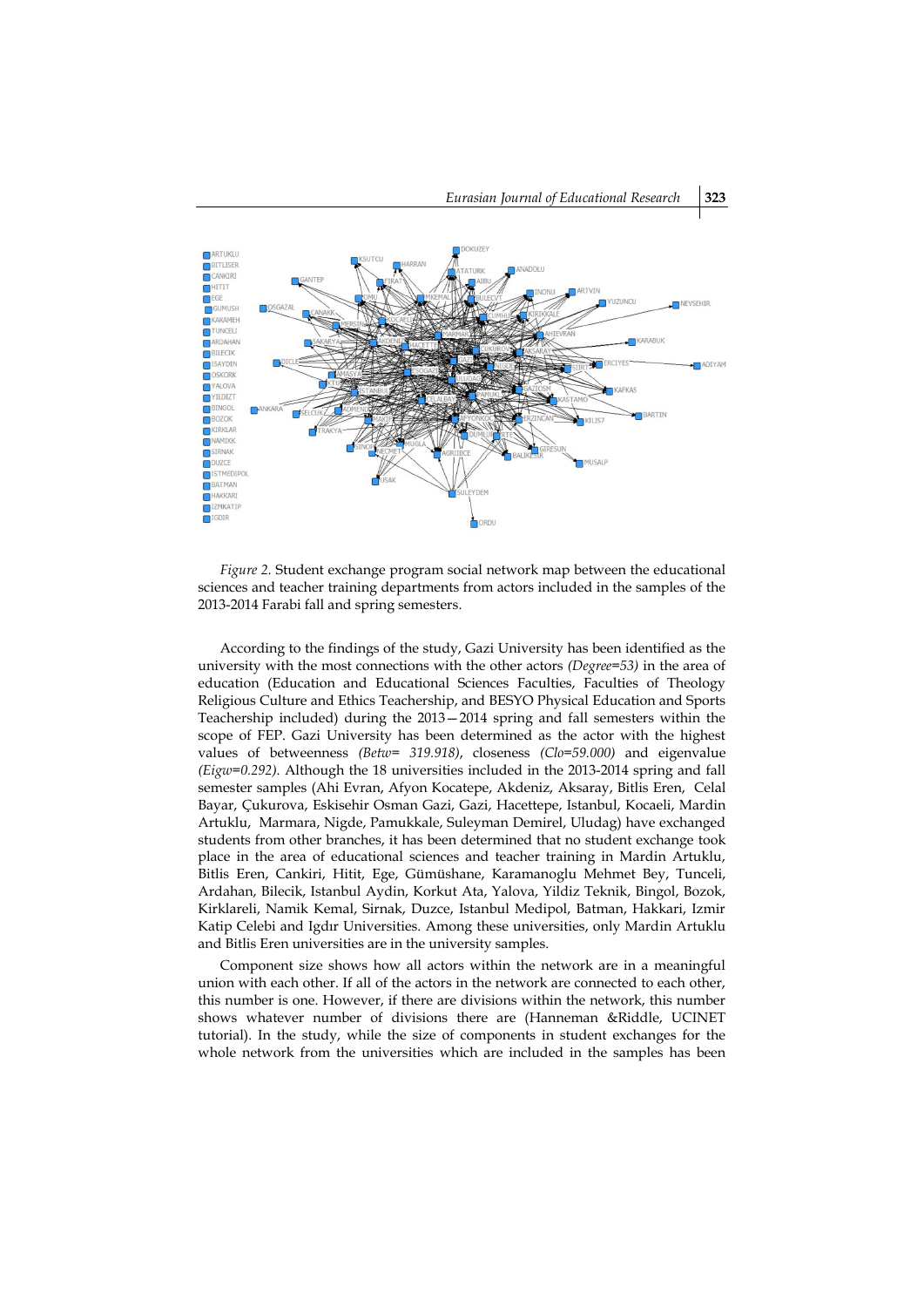determined as one *(component size=1),* the component size in student exchanges in the area of education has been determined as two *(component size=2).* Bitlis Eren University and Mardin Artuklu University have formed a separate component among themselves and, although it is connected to the whole network, it forms a separate whole (Figure 3).



*Figure 3.* Student exchange network map among actors who are in samples.

As is seen from Figure 3, the two actors have not formed a unity with the other actors. The reason could be strongly that in both of the universities, there are noEducation or Education Sciences faculties. However, when the other teacher training sources of Religious Culture and Ethics Teachership and BESYO Physical Education and Sports Teachership branches included in the study are taken into consideration, these two actors have been determined as connected with the whole network although it is a weak connection. Still, in the isolated actors list (Figure 2), although there are many institutions which train a great number of teachers, the fact that there is no student exchange in institutions which are among the samples makes on think that various efforts may need to be under taken to develop these programs and strengthen the connections between institutions.

In terms of how much of the student exchange has been utilized given the maximum student exchange possible in the framework of the Farabi Exchange Program, which is the third question of the study, it has been determined with a density analysis, which is one of the measurements unique to social network analysis. Density calculation is defined as the proportion of the existing number of connections between the actors in a network to the highest number of possible connections (Scott, 2000). Network density is related to the level of connectedness in the whole network and is expressed in percentages. According to this measurement, if each of the actors in the network has a connection with the other actors, then the density is 100%; if no one has a connection with the other, then the network density is 0%. The strength of this number depends on the largeness of the group. Ten actors in full connection with one another is easier than compared to a group of 100. When interpreting network density, it is either necessary to compare groups which are close to each other in size, or define an ideal network pattern depending on the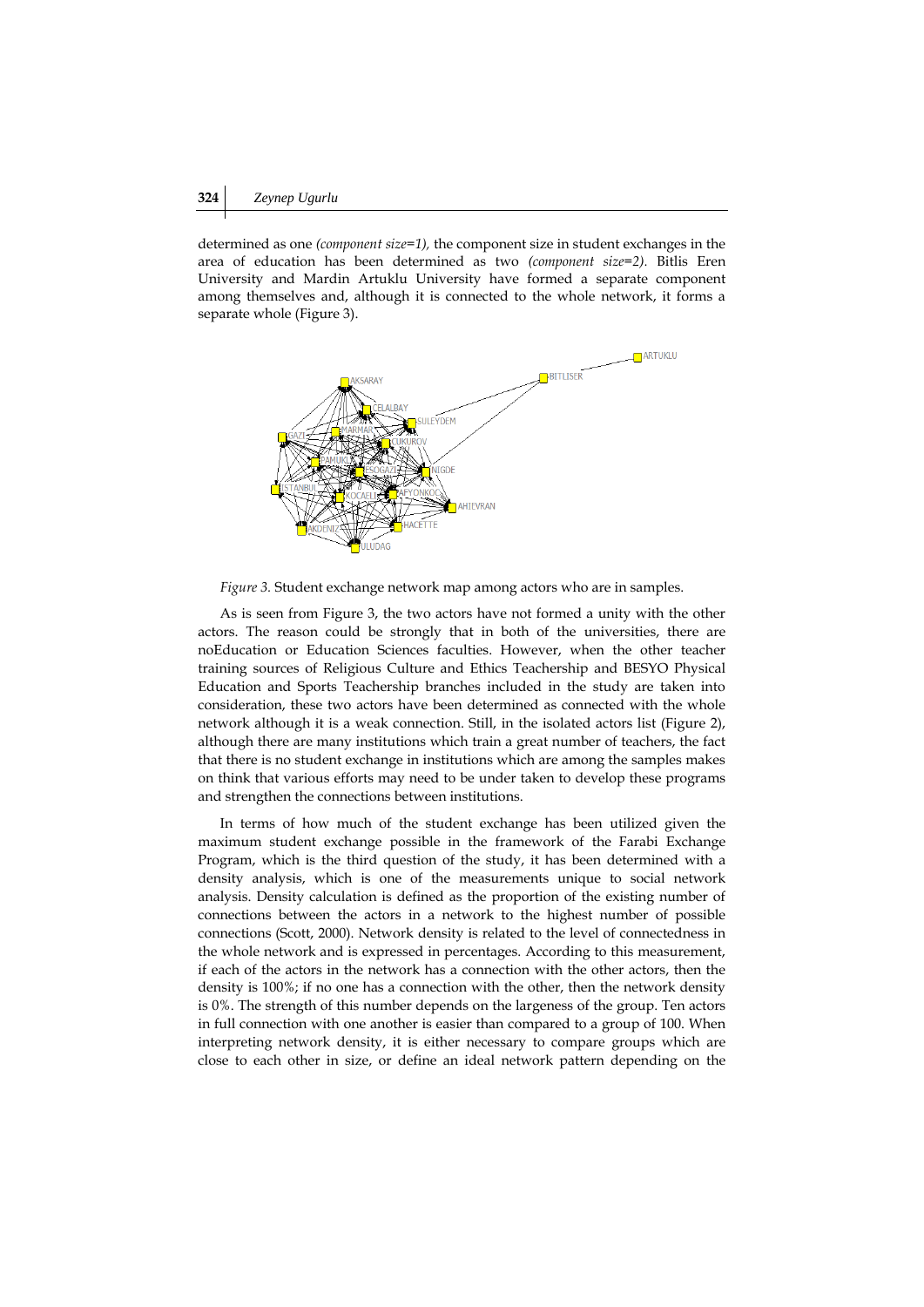groups' targets (Cross & Parker, 2004, p. 194). Within the FEP framework, the density analysis findings related to the networks of all networks and institutions which train teachers in terms of student exchange during the 2013—2014 fall and spring semesters are presented in Table 2.

#### **Table 2.**

*The Greatness, Isolation, Connection Number, and Density of Student Exchange Networks During the Farabi Exchange Program of 2013—2014* 

| FEP<br>Networks Size | <b>Network</b> | Isolated | <b>Ties</b> | Density | Ss.   | Density % |
|----------------------|----------------|----------|-------------|---------|-------|-----------|
| The<br>Whole         | 91             | $\Omega$ | 822         | 0.472   | 2.147 | 47        |
| Teacher<br>Training  | 66             | 25       | 451         | 0.155   | 0.155 | 15        |

According to the findings of the study, 822 connections were identified among the 91 actors within the whole network with which a total of 18 actors are connected to in the Farabi statistics which belong to 2013—2014 fall and spring semesters. It was determined that 47% of the maximum connection possible in the density analysis made for the whole network (*D*= 0.472, *Std.Dev. =*2.147, *Average Degree*= 42.495). The number of actors to which the 18 actors are connected in the area of education was determined as 66, and the number of connections as 451. Twenty-five of the universities which accept students from one another have not exchanged any student in the educational areas (*Isolation=25).* It was determined in the density analysis that 15% of the maximum connection possible in the area of education was established (*D*= 0.155, *Std.Dev. =*0.871, *Average Degree*= 13.989).

#### **Discussion and Conclusion**

Today, there are no areas which the globalization phenomenon does not influence. Globalization, as a multi-dimensional concept calls for an economically, politically, socially, and culturally more unified world, where borders increasingly get blurred, and society is more knowledge—based and more *mobile*. The most significant benefits of globalization include the speedier expansion of technological advancement and knowledge due to economic development and faster growth, rising living standards and new opportunities (Akcay, 2003). The ramifications of globalization on education are a multi-dimensional area of study by itself. Four principles are noted regarding globalization in education. Learning to know, learning to learn, individual learning and learning to live together (Dagli, 2007, p. 3). Changing production styles has reshaped employment. Therefore, the competencies expected from labor have changed, necessitating educational processes be re-worked, the context rearranged, to allow continuous learning throughout life and creating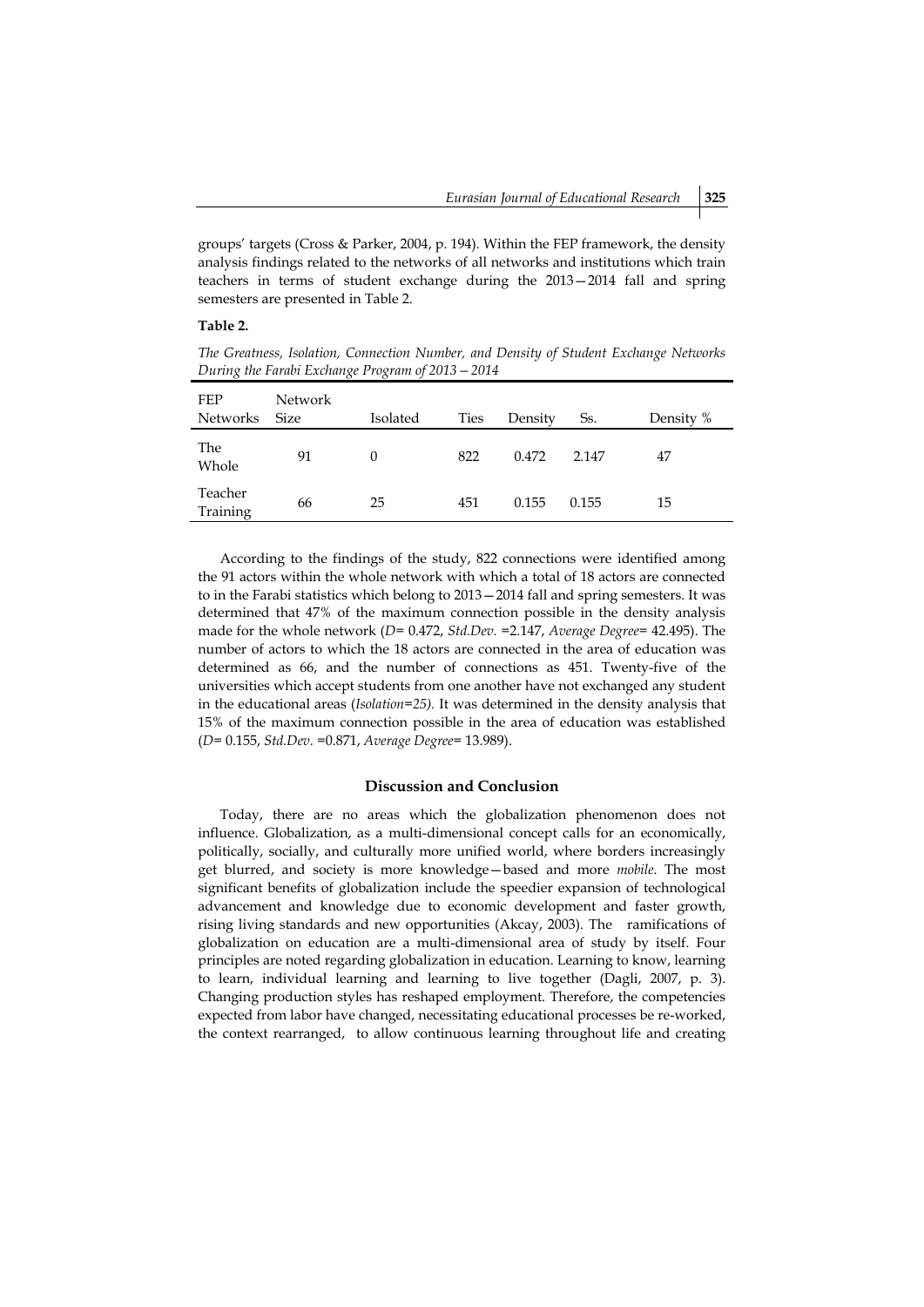new educational opportunities by removing the limits of time and place and allowing people to learn whenever they wish.

Exchange programs between higher education institutions have been used for many years by countries for the purpose of equipping their graduates with knowledge and skills at an international level and allowing them to acquire the vision to make it possible for them to get to know different cultures and environments (Martin, 2009). There are no reservations about the benefits these programs provide. The conducted studies show that exchange programs provide benefits in terms of giving individual's life experience and new perspectives about activities in their own institutions, increasing the mutual exchange of knowledge and supporting the individual's development by providing occupational experience (Statsna, 2001). Exchange programs not only provide benefits to individuals, they also contribute to the success of higher education institutions as organizations. One of the factors that influences institutions' success in education is that they open to foreign countries also different unıversities provide opportunities for students to experience foreign countries and in order to contribute to their individual development.

The FEP, which was initially started in 2009, is a program carried out between domestic higher education institutions. According to CHE, the program's aim is not only to allow students who are enrolled in higher education institutions to receive a part of their education in another higher education institution. The main aim in the program is to enrich students' knowledge, skills, and competencies by diversifying these, giving them a chance to experience different social and cultural environments and contribute to students' reaching their career goals (Gudekli, Kilic & Taner, 2013, vi). In this respect, it may be stated that the characteristic which distinguishes this program from other international exchange programs with the same aims is that it is more local. The number of studies conducted on the FEP is limited.

Gokcek (2013) analyzed the reasons why students in education faculties apply to the FEP; he found that students apply for to domestic reasons, to get to know a different university environment and education, to develop themselves socially and culturally, and to receive a more quality education and that the program contributes to their social, cultural, individual and occupational development. In another study, Ozel, Bayindir and Demir (2014) analyzed the awareness levels and expectations of education faculty class teacher candidates regarding the domestic exchange program FEP. According to this study, the FEP features most singled out by candidates had to do with library facilities at preferred universities and environments where the education received could also be implemented. As it can be seen, the factors which guide the preferences of students are generally universities' conditions and the opportunities provided (Sahin, 2007). To what degree this preference is mutual has formed the object of this study.

In this study, the mutual preference of universities preferred by students has been presented through social network analysis both visually and with measurements unique to network analysis. Within the FEP Social Network, the social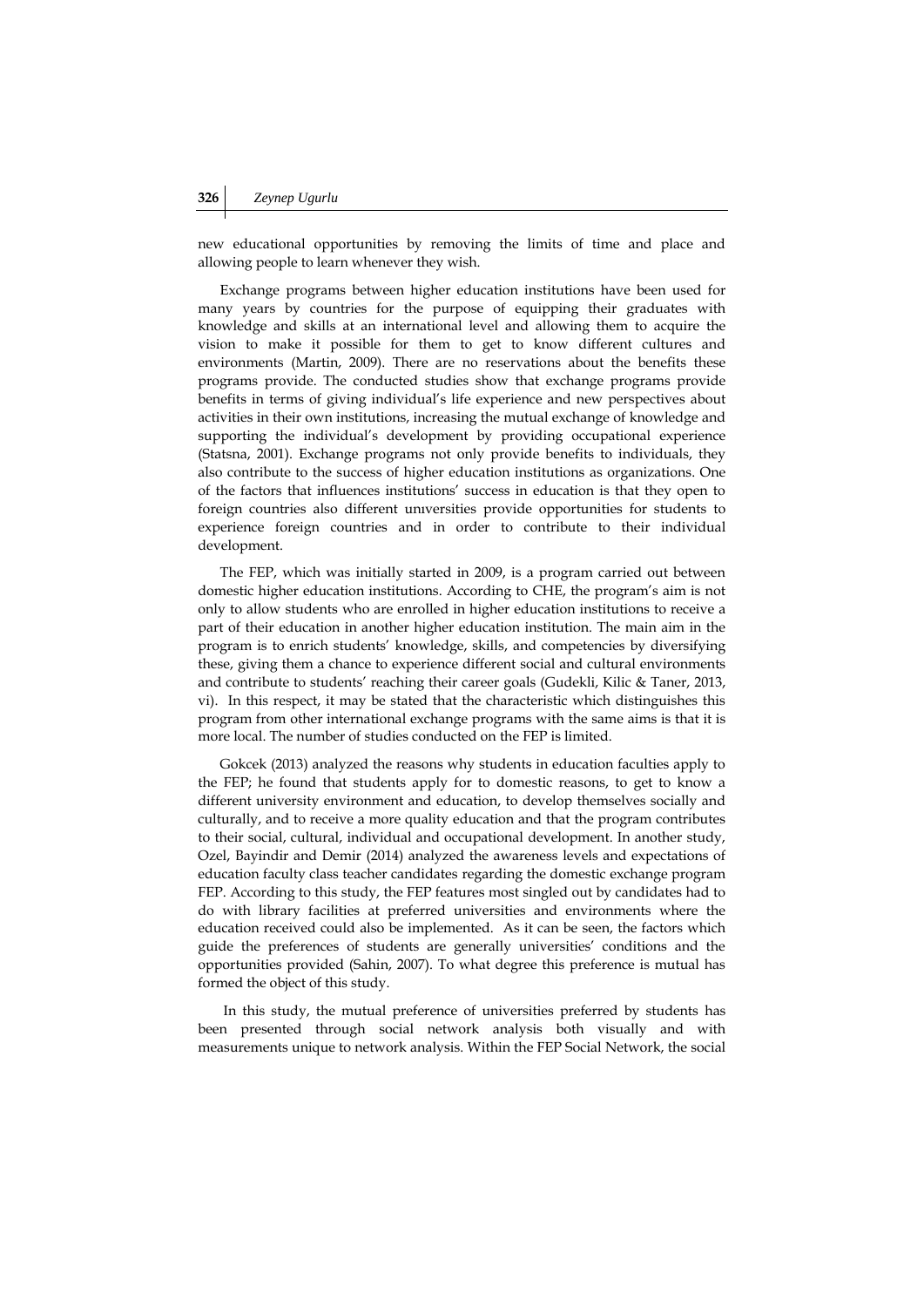network created by universities which accept and send students, Gazi University has been identified as the most active university both within the whole network and in the areas of educational sciences and teacher training. It has been determined that 47% of the maximum student exchange within the whole network has been realized and that this rate is 15% in institutions which train teachers and in education faculties. In the study, it has been found out that the networks between education faculties are relatively weaker. The high number of disconnected and isolated actors has shown the necessity of strengthening the connections between institutions which train teachers and education faculties.

 Social network theory and methods provide a conceptual framework as well as a set of sophisticated methodological approaches for more closely examining teaching, learning, and change (Moolenaar, 2012). The social network analysis approach both provides a scientific outlook for higher level institutions which coordinate exchange programs and makes it possible for universities to analyze their own situations within this network (*egonetwork*) and bring their weak and strong connections out in the open. In fact, this study has made it possible to display the situation of each actor in terms of their position within the network. Therefore, social network analysis can be used as a new approach in the evaluation of these types of programs. In particular, an analysis which consists of all data network will provide a more indepth evaluation of network relationships. Universities' FEP Coordinatorship web sites being more orderly and systematic will make this data accessible and provide an opportunity for research to be conducted within this scope. The greatest difficulty experienced in the collection of data in the study was that a majority of the coordinatorship pages were not updated and sufficient.

### **References**

- Aggarwal, C. (2011) *Social network data analytics.* New York: Springer. ISBN 978-1- 4479-8462-3
- Alhajj, R., & Rokne, J. (2014) *Encyclopedia of social network analysis and mining.* New York: Springer. ISBN 978-1-4614-6169-2
- Akcay, R.C. (2003) Kuresellesme, egitimsel yoksunluk ve yetiskin egitimi [Globalization, educational deprivation and adult education]. *Milli Egitim Dergisi,* 159, 4.
- Balci, A. (2008) *Sosyal bilimlerde arastirma : Yontem, teknik ve ilkeler* [*Research methods in social Sciences: techniques and principles*]. *Ankara*: Pegem Akademi.
- Barabasi, A.L. (2010) *Baglantilar* [*Connections*]*.* Istanbul: Optimist.
- Borgatti, S.P., & Foster, P.B. (2003). The network paradigm in organizational research: A review and typology. *Journal of Management,* 29(6), 991-1013.
- Borgatti, S.P., Everett, M.G., & Freeman, l.C. (2002) *UCINET for Windows, version 6.59: software for social network analysis.* Harvard, MA: Analytic Technologies.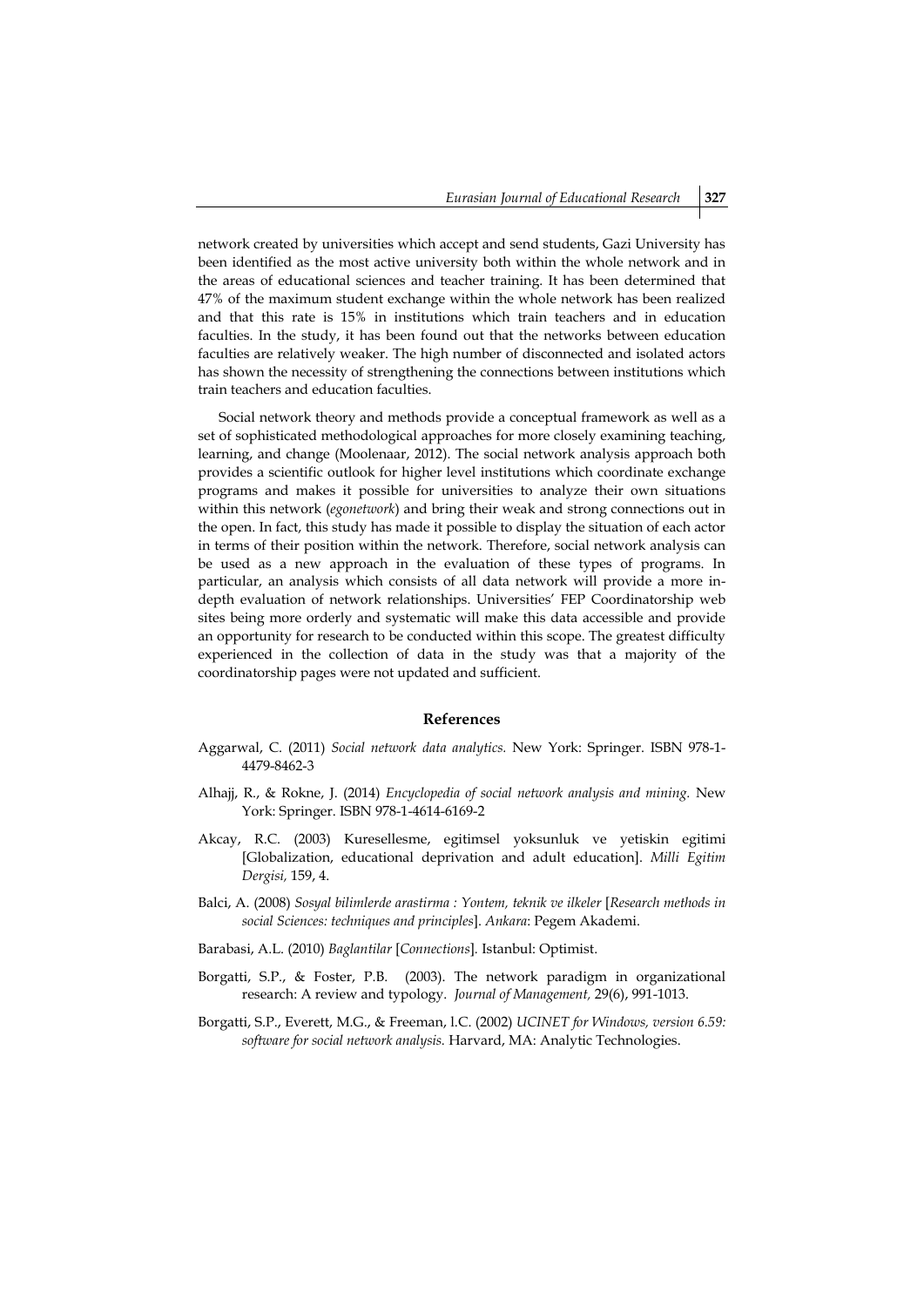- Boyaci, A. (2011). Erasmus degisim programi ögrencilerinin geldikleri ve Turkiye'de ögrenim gordukleri üniversitedeki sinif yonetimine iliskin karsılastirmali gorusleri [The comparative views of erasmus students on the class management at the university they go to and receive education in turkey: Anadolu university example]. *Egitim ve Bilim*, 36 (159), 270-282.
- Bryla, P. (2014) The use of online social networks by polish former erasmus students: A large-scale survey. *TOJET: The Turkish Online Journal of Educational Technology*, 12 (3), 232-238.
- Carrington, P.J., Scott, J., & Wasserman, S. (2005) *Models and methods in social network analysis in the social sciences.* NY: Cambridge University Press
- Cross, R., & Parker, A. (2004) *Sosyal sebekelerin sakli gucu* [*The hidden power of social networks*]*.* Istanbul: Henkel Publications.
- Dagli, A. (2007) Kuresellesme karsisinda Turk Egitim Sitemi [Turkish education system in the face of globalization ]*. Dicle U. Ziya Gokalp Egitim Fakultesi Dergisi*, 9.
- Daly, A. & Barker, M. (2010) Australian universities' strategic goals of student Exchange and participation rates in outbound exchange programmes. *Journal of Higher Education Policy and Management*, 32 (4), 333-342. Doi:10.1080/1360080X.2010.491107 Retrieved on 2.07.2015.
- Degenne, A., & Forse, M. (1999). *Introducing social networks.* CA: Sage
- Freeman, L.C. (2004). *The development of social network analysis: A study in the sociology of science.* Vncouver. Canada: Booksurge Publishing.
- Gokcek, T. (2013) Kulturlerici bir yaklasim: Farabi degisim programindan yansimalar [An intercultural approach: reflections from the Farabi exchange program guidebook ]*. Egitim ve Bilim*, 38(168), 245-259.
- Gudekli, A., Kilic, Z., & Taner, M.S. (2013) *Farabi degisim programi el kitabi* [*Farabi exchange program guidebook*]*.* Eskisehir: YOK Yayinlari
- Hanneman, R. A., & Riddle, M. (2005). *Introduction to social network methods.* http://faculty.ucr.edu/~hanneman/nettext/(Online).
- Kapucu, N., Yuldashev, F., Demiroz, F., & Arslan, T. (2010). Social network analysis (SNA) Applications in evaluating MPA classes. *Journal of Public Affairs Education,* 16(4), 541-563.
- Karasar, N. (1984). *Arastirmalarda rapor hazirlama* [*Research reporting*]*.* 4. Baski. Ankara: Hacettepe Tas.
- Kasapoglu-Onder, R., & Balci, A. (2010). Erasmus ogrenci ogrenim hareketliligi programinin 2007 yilinda programdan yararlanan Turk ögrenciler uzerindeki etkileri [The effects of the erasmus student education mobility program on the students who benefitted from the program in 2007], *Ankara Avrupa Calısmalari Dergisi,* 9 (2), 93-116.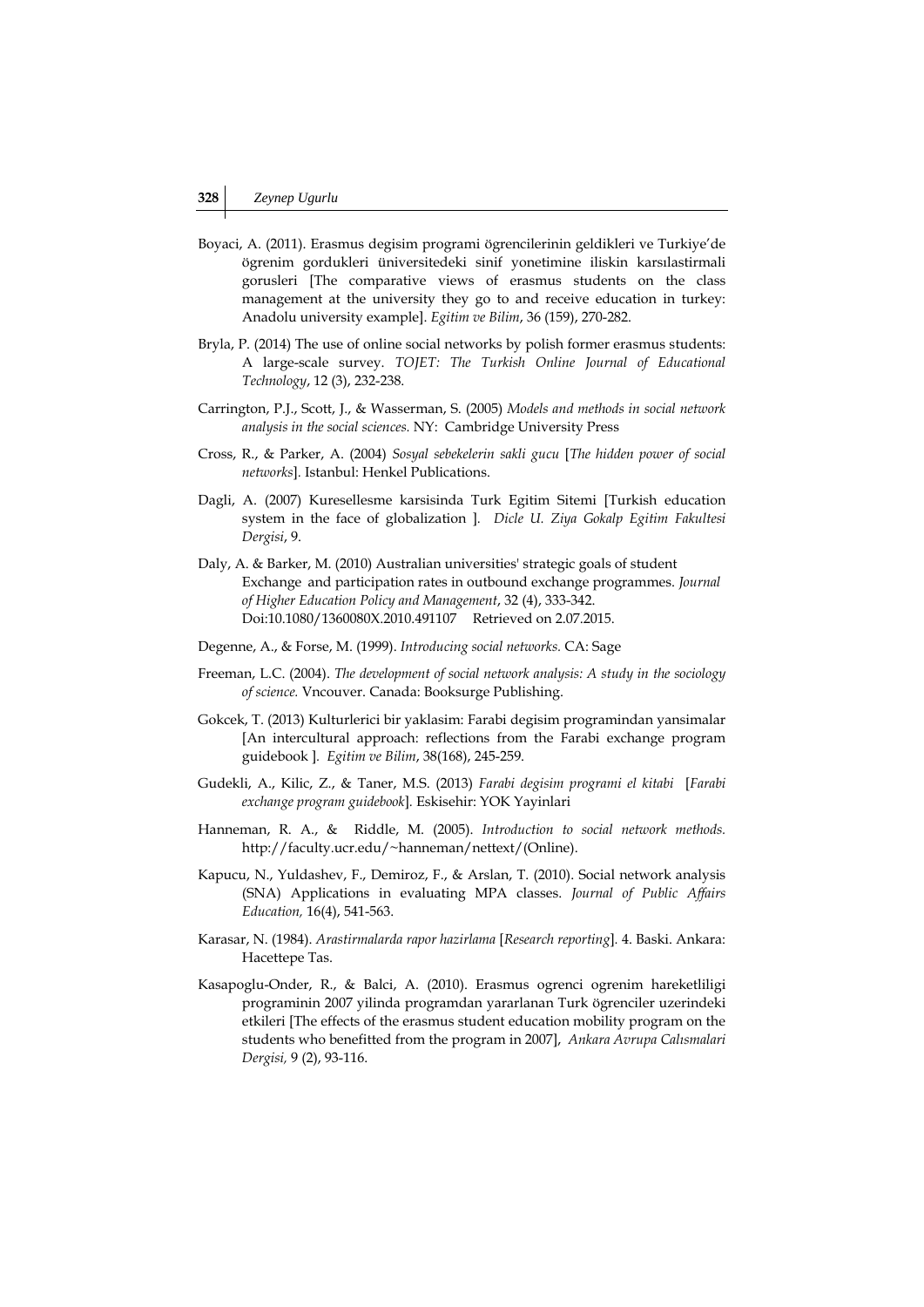- Luxton, T., & Peelo, M. (2009). Internationalisation: Its implication for curriculum design and course development in UK higher education. *Innovations in Education and Training International,* 46(1), 51–60.
- Marsden, P.V. (2005). Recent developments in network measurement models and methods in social network analysis. In P.J. Carrington, J. Scott & S. Wasserman (Ed.), *Models and methods in social network analysis* (pp. 8-30). New York: Cambridge University Pres.
- Martin, P. ( 2009). *Study abroad programs: Elements of effective international stıdent and faculty exchange programs.* California Research Bureau ISBN 1-58703-248-1
- Messer, D., & Wolter, S. C. (2007). Are student exchange programs worth it? *Higher Education*, 54, 647–663. DOI 10.1007/s10734-006-9016-6.
- Moolenaar, N.M. (2012). A Social network perspective on teacher collaboration in schools: Theory, methodology and applications. *American Journal of Education.* 119, 7-39.
- Mutlu, S. (2013). AB universiteleri erasmus koordinatorlerinin Turk universitelerin erasmus ogrenci degisim programina katilimi ve Turk erasmus ogrencileri algisi [The perception of the EU universities' Erasmus coordinators on the participation of Turkish universities on the erasmus student exchange program and the Turkish erasmus students]. *E-Uluslararasi Egitim Arastirmalari Dergisi,* 4 (3), 95-127.
- Ozdem, G. (2013). Yüksekogretim kurumlarinda ERASMUS programinin degerlendirilmesi Giresun Universitesi orneği [The example of evaluating the ERASMUS program in higher education Institutions at the Giresun University example]*. Kuram ve Uygulamada Egitim Yonetimi* , 19(1), 61-98.
- Ozel, E., Bayindir, N. & Demir, S. (2014). Sinif ogretmeni adaylarinin farabi programi farkindalik duzeyleri ve beklentileri [The awareness levels and expectations of class teacher candidates on the farabi program]*, Suleyman Demirel Universitesi Sosyal Bilimler Enstitusu Dergisi,* 19(1), 183-197.
- Oztas, N. & Acar, M. (2004). Agbag analizine giris: Kavramlar ve yontemler [Introduction to network analysis: Concepts and methods]*.* In M. Acar & H. Ozgur. (Eds.), *Cagdas kamu yonetimi II* (pp. 288-316). Ankara: Nobel.
- Powell, W.W. (1990). Neither market nor hierarchy: Network forms of organization. R*esearch in Organizational Behavior*, 12, 295-336.
- Rizvi, F. (2006). Home and abroad: Rethinking internationalization of higher education. In H. Teekens (Ed.), *Internationalization at home: A global perspective* (pp. 19–32). Netherlands: NUFFIC.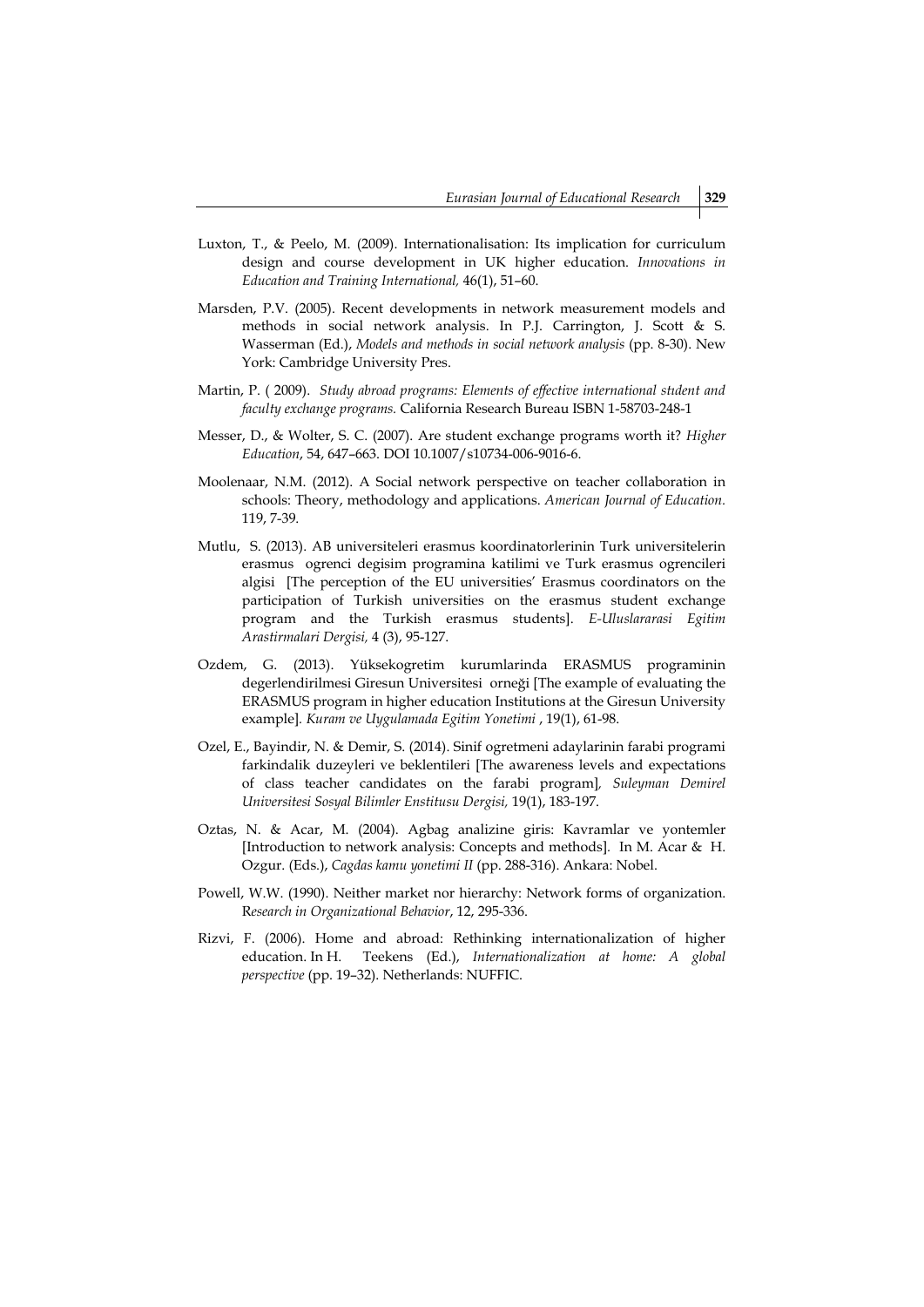- SEGE: *Sosyo-ekonomik gelismislik endeksi* (2011). [Socio-economic endex ]*.* Ankara: T.C Kalkinma Bakanligi, Bolgesel Gelisme ve Yapisal Uyum Genel Mudurlugu. Retrieved on 8.10.2013, from http://www.ab.gov.tr/files/ardb/evt/2\_turkiye\_ab\_iliskileri/2\_2\_adaylik\_s ureci/2\_2\_8\_diger/tckb\_sege\_2013.pdf.
- Scott, J. (2000). *Social network analysis: A Handbook***.** London: Sage.
- Stastna, V. (2001). Internationalisation of higher education in the Czech Republic-The impact of European Union programmes. *European Journal of Education*, 36, 473-491.
- Sahin, I. (2007). *Perceptions of Turkish exchange students of the european union's erasmus program*. Unpublished Post-Graduate Thesis. Bogazici Universitesi Sosyal Bilimler Enstitusu, Istanbul.
- Teichler, U. (1996). Student mobility in the framework of erasmus: Findings of an evaluation study. *European Journal of Education*, 31(2), 153–179.
- Tichy, N.M., Tushman, M.L., & Fombrun, C. (1979) Social network analysis for organizations. *The Academy of Management Review,* 4 (4), 507-519.
- Wasserman, S., & Faust, K. (1995) *Social network analysis: Methods and aplications.* Cambrigde: Cambridge University Press. ISBN 0-521-38707-8
- URL-1. (2011). Yuksekogretim kurumlari arasinda ogrenci ve ogretim uyesi degisim programi [Student and instructor exchange program between higher education institutions]*.* Retrieved February 2, 2011 from https://farabi.yok.gov.tr/
- URL-2. (2011). Yuksekogretim kurumlari arasinda ogrenci ve ogretim uyesi degisim programi [Student and instructor exchange program between higher education institutions, Announcements]*.* Retrieved February 2, 2011 from https://farabi.yok.gov.tr/?page=duyuru
- Yildirim, A., & Simsek, H. (2008). *Sosyal bilimlerde nitel arastirma yontemleri*  [*Qualitative research methods in social sciences*]*.* Ankara: Seckin Publications.
- Yigit, E. O., Kosterelioglu, M.A., Sezer, T., & Kosterelioglu, I. (2009). Erasmus experiences of exchange students, *1st International Educational Research Congress.* Canakkale; 1-3 May.
- Yuksek Ogretim Kurulu. *2009-2012 Turkiye geneli farabi istatistikleri* [*CHE. 2009-2012 Turkey General Farabi Statistics*]*.* Retrieved on 8. 10. 2013, from http://www.yok.gov.tr/documents/745778/815262/farabi+istatistik\_son.pd f/27d1e314-d003-40be-9300-86050c549cd4.
- Yuksek Ogretim Kurulu. (2013). *2012 mali yili idare faaliyet raporu* [*2012 Financial year administrative activity report*]*.* Retrieved on 7. 11. 2014, from [http://www.yok.gov.tr/documents/10279/1394683/YOK\\_Idari-](ttp://www.yok.gov.tr/documents/10279/1394683/YOK_Idari-F)[Fa](ttp://www.yok.gov.tr/documents/10279/1394683/YOK_Idari-F)aliyet+Raporu\_05.06.13.pdf/e2364f91-ecd4-435f-9482-5ccdcf3780f7.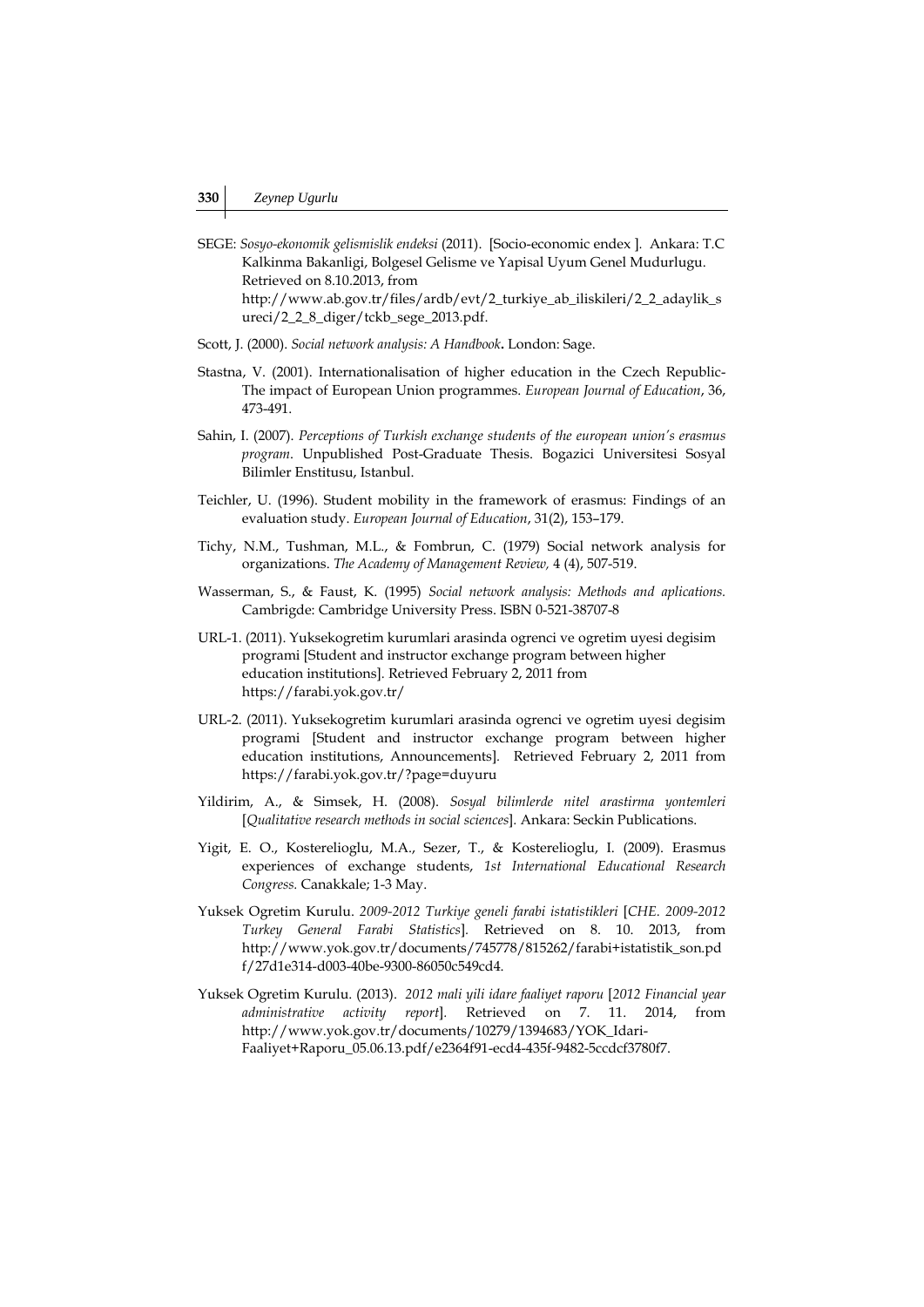Yuksek Ogretim Kurulu. *Farabi.* http://www.yok.gov.tr/web/farabi [Online]*.*

Yuksekogretim Kurumlarinda onlisans ve lisans duzeyinde programlar arasinda gecis, cift anadal, yari dal ile kurumlar arasi kredi transferi yapilmasi esaslarina iliskin yonetmelik [Transition between graduate and post-graduate programs in higher education institutions regulation on credit transfer interenterprises with majors and minors], 24.10.2010, RG 27561, md. 1-2).

# **Farabi Değişim Programının Sosyal Ağ Analizi: Öğrenci Hareketliliği**

### **Atıf:**

Ugurlu, Z. (2016). Social network analysis of Farabi exchange program: Student mobility *Eurasian Journal of Educational Research*, 65, 313-334 http://dx.doi.org/10.14689/ejer.2016.65.18

## **Özet**

*Problem Durumu:* Üniversiteler bilgiyi yaratan ve yayan kurumlar olmanın yanı sıra, bilgi ve insan gücünün hareketliliği konusunda da önemli işlevler üstlenmektedir. Öğrenci ve öğretim üyesi değişim programları hareketliliğin önemli bir aracı olarak göze çarpmaktadır. Değişim programlarının en belirgin yararları bilginin dolaşımını sağlaması, kapasiteyi artırması, yükseköğretim kurumları arasında etkileşimi ve işbirliğini artırması, olumlu örneklerin paylaşılmasını ve yayılmasını sağlaması, malzeme, ekipman ve fiziki koşullardan daha fazla sayıda öğrenci ve öğretim elemanının yararlanmasının sağlanması yoluyla sadece kapasiteyi artırmak değil aynı zamanda bireysel gelişime de destek olması, yükseköğretim kurumlarının kendi çalışmalarını değerlendirirken diğer yükseköğretim kurumlarının çalışmaları ile kıyaslamalarına olanak sağlaması olarak sayılabilir (Messer ve Wolter, 2007). Farabi Değişim Programı (FDP), yükseköğretim kurumları arasında öğrenci ve öğretim üyesi değişim programıdır. Programın yürürlüğe girdiği günden 2013 yılına kadar toplam 12.492 öğrenci değişim programından faydalanmıştır. Öğrencilere aylık 420 TL karşılıksız burs verilmektedir. FDP kapsamında YÖK tarafından yükseköğretim kurumlarına toplam 27.791.406,92 TL kaynak aktarımı yapılmıştır. Türkiye çapında 90 devlet ve 15 vakıf olmak üzere toplamda 105 yükseköğretim kurumu aktif olarak FDP'de yer almaktadır.

Bilimsel çalışmalarda değişim programları, öğrenci ve öğretim elemanlarının deneyimleri, gidilen ülkelerin yaşam koşulları, akademik başarılarına etkileri, program içerikleri ve akreditasyon, öğrencilerin uyum süreçlerini etkileyen faktörler Teichler, 1996; Messer ve Wolter, 2007; Şahin, 2007; Yiğit, Kösterelioğlu, M.A.; Sezer ve Kösterelioğlu, İ., 2009; Kasapoğlu-Önder ve Balcı, 2010; Boyacı, 2011; Mutlu, 2013; Özdem, 2013, Gökçek, 2013, Özel Bayındır ve Demir, 2014) değişim programlarında uygulamanın başarısını etkileyen yönetsel faktörler (liderlik ve örgüt kültürü gibi) ve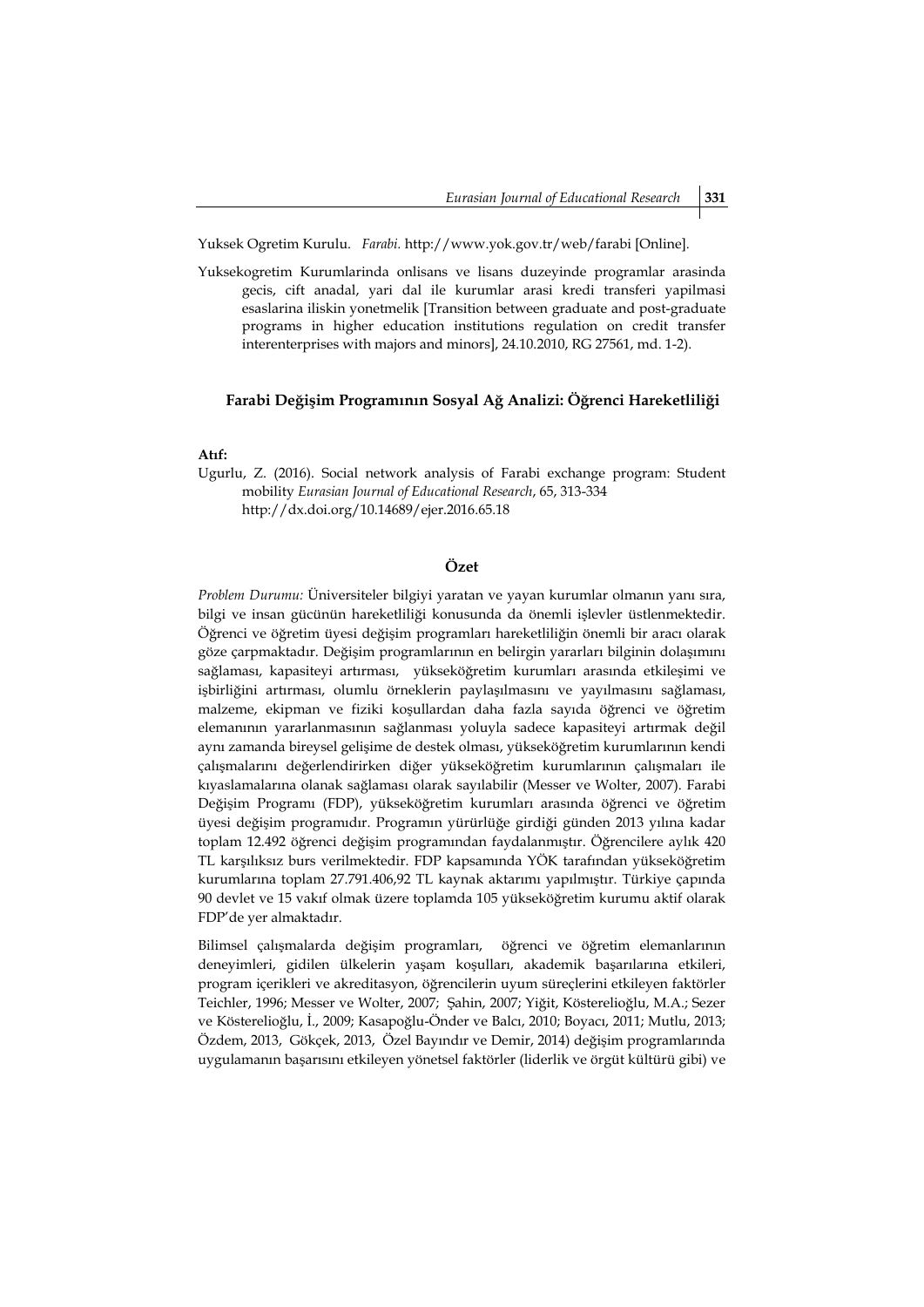öğrencilerin değişim programlarına katılımında karar süreçlerini etkileyen faktörler (Daly ve Barker, 2010) gibi boyutları ile ele alınarak araştırılmıştır. Değişim programları gerek dünyada gerekse Türkiye'deki çok sayıda üniversitede uygulanan, dünyadaki farklı ülkelerde hükümetler ve üst kuruluşlarca desteklenen, özendirilen ve oldukça büyük bütçelerin aktarıldığı kapsamlı faaliyetlerdir. Türkiye'de üniversiteler arasındaki etkileşimin artırılmasıyla; öğretim ve araştırma alanlarında işbirliklerinin yanı sıra ekipman gibi kaynakların paylaşılması ve öğrenci ve öğretim elemanı değişimi gibi konularda da büyük bir potansiyelden yararlanılabilir. Değişim programlarının bir başka özelliği de üniversiteler arasında öğrenci ve öğretim elemanı değişimi ile iletişim kanalları oluşturması ve bu kanallardan bilgi akışının gerçekleşmesidir. Bu yönü ile değişim programları sosyal ağ bakış açısı ile de değerlendirilebilir. Literatür incelemesinde öğrenci değişim programlarının sosyal ağ bakış açısıyla incelendiği bir araştırmaya hemen hemen hiç araştırma yapılmamış olduğu tespit edilmiştir. Mevcut çalışmanın bu anlamda önemli olduğu, alana katkı sağlayacağı umulmaktadır.

*Araştırmanın Amacı:* Sosyal ağ yaklaşımı ile gerçekleştirilen bu araştırma, öğrenci değişim programlarının karşılıklı olarak değerlendirilmesine farklı bir bakış açısı sunmayı amaçlamaktadır. Bu bağlamda araştırmanın temel amacı, öğrenci değişim programlarından biri olan Farabi Değişim Programı çerçevesinde, üniversiteler arasında gerçekleşen öğrenci değişiminin öğrenci kabul eden ve gönderen üniversiteler açısından karşılıklı bir değerlendirilmesini yapmaktır. Bu amaç doğrultusunda araştırmada aşağıdaki sorulara yanıt aranmıştır. 2013-2014 güz ve bahar döneminde:

Farabi değişim programı çerçevesinde hangi üniversiteler hangi üniversitelere öğrenci göndermiştir?

Farabi değişim programı çerçevesinde eğitim bilimleri ve öğretmen yetiştiren kurumlar açısından hangi üniversiteler daha çok öğrenci alıp göndermektedir?

Farabi değişim programı çerçevesinde yapılabilecek maksimum öğrenci alış-verişine göre gerçekleşen öğrenci alış-verişinin ne kadarı gerçekleşmiştir? *(yoğunluk-density)*

*Araştırmanın Yöntemi:* Araştırma var olan durum tespitini içeren tarama modelindedir. Araştırma, sosyal ağ analizi yaklaşımı ile sürdürülmüştür. Sosyal ağ analizi, aktörler arası ilişkilerin ortaya çıkarılmasında kendisine has ölçümlere sahip disiplinlerarası bir araştırma yaklaşımıdır. Aktörler ve aktörler arası ilişkilerin ve bu ilişkilerin oluşturduğu yapının sayısallaştırılarak ya da grafik halinde ortaya çıkarılmasını sağlar (Aggarwal, 2011). Freeman'a göre (2004, 2) şu özellikler tüm modern sosyal ağ analizi örneklerinde yer alır: Sosyal ağ analizi, toplumsal aktörleri birbirine bağlayan yapısal bağlar hakkında sezgileri gerekçelendirir. Bu ampirik veri, sistematik olarak toplanır ve kontrollüdür. Bu veri grafiklerle sunulur. Bu hesaplamaların yapılmasında matematiksel modellere güvenilir. Araştırmanın evreni, 2013-2014 bahar ve güz dönemlerinde Farabi Değişim Programı çerçevesinde birbirine öğrenci gönderen ve öğrenci kabul eden devlet üniversiteleridir. Yüksek Öğretim Kurulu verilerine göre, Türkiye Yüksek Öğretim Sisteminde 2013-2014 döneminde 101 devlet üniversitesi bulunmaktadır. Araştırmada evrenden örneklem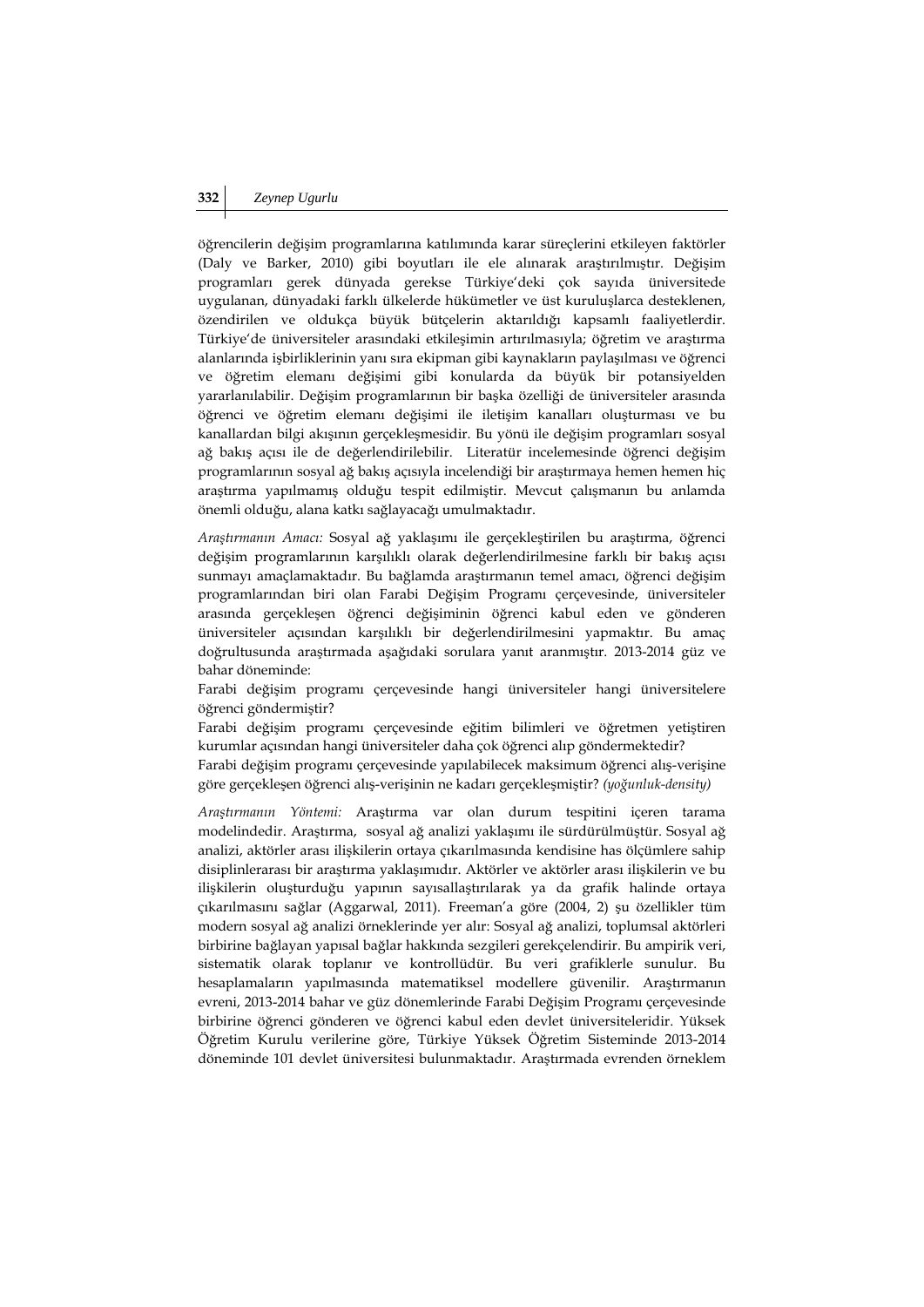seçerken küme örnekleme yöntemi kullanılmıştır. Küme örnekleme, çalışılması düşünülen evrende doğal olarak oluşmuş veya farklı amaçlarla yapay olarak oluşturulmuş, kendi içinde belirli özellikle açısından benzerlikler gösteren değişik grupların olması durumunda kullanılır. (Yıldırım ve Şimşek, 2008, s. 105; Balcı, 2005, s.87). Araştırmada örnekleme girecek üniversitelerin seçiminde kümelerin belirlenmesinde üniversitelerin kuruluş yılları ve buna bağlı olarak kurumsallaşma düzeylerine göre sınıflandırılması esas alınmıştır. Buna göre üniversiteler, 1992 öncesi, 1992-2003 arası ve 2003 sonrası kurulan üniversiteler olmak üzere üç kümeye ayrılmıştır. Küme örnekleme yöntemiyle seçilen ve verilerine ulaşılabilen üniversitelerden her bir kümeye giren toplam örneklem sayısı 18 olmuştur. Birinci kümede 7, ikinci kümede 7, üçüncü kümede 4 üniversite örnekleme girebilmiştir. Buna göre, birinci kümede Akdeniz, Çukurova, Gazi, İstanbul, Marmara ve Uludağ Üniversiteleri; ikinci kümede Afyon Kocatepe, Celal Bayar, Eskişehir Osman Gazi, Kocaeli, Niğde, Pamukkale ve Süleyman Demirel Üniversiteleri; üçüncü kümede Ahi Evran, Aksaray, Mardin Artuklu ve Bitlis Eren Üniversiteleri yer almıştır. Bir sosyal ağ analizi olan ve Farabi Değişim Programı çerçevesinde birbirine öğrenci gönderen ve birbirinden öğrenci kabul ederek aralarındaki bağlantıların analiz edileceği bu araştırmada, örnekleme giren üniversiteler araştırmanın aynı zamanda temel aktörler listesini oluşturmaktadır.

*Araştırmanın Bulguları:* Araştırma bulgularına göre, 2013-2014 güz ve bahar dönemlerine ait Farabi istatistiklerinden toplam 18 aktörün bağlantılı olduğu 91 aktör tespit edilmiştir. Tüm ağ içinde 91 aktör arasında 822 bağlantı tespit edilmiştir. Öğretmen yetiştiren kurumlar arasında yapılan analizde 422 18 aktör arasında 422 bağlantı bulunmuştur. Araştırmanın yoğunluk analizinde var olan kapasitenin ne kadarının kullanıldığı ortaya konulmuştur. Tüm ağ içinde kapasitenin % 47 'si kullanılırken bu oran öğretmen yetiştiren kurumlarda % 15'e düşmüştür. Araştırma amacı olan hangi üniversitenin hangi üniversiteye değişim programı çerçevesinde öğrenci gönderdiği ve bu değişim ağı içinde üniversitenin durumu grafik olarak ortaya konulmuştur. Araştırmada ağ merkezileşme ölçümlerine göre Gazi Üniversitesi, diğer aktörlerle en fazla bağlantılı aktör olarak bulunmuştur. Öğretmen yetiştiren kurumlar açısından yapılan analizlerde sayıca daha düşük bağlantı belirlenmiştir.

*Araştırmanın Sonuçları ve Önerileri:* Bu araştırmada üniversiteler arası öğrenci değişimi üniversitelerin karşılıklı tercih edilme durumları sosyal ağ analizi bakış açısı ile hem görsel hem de ağ analizine özgü ölçümlerle ortaya konulmuştur. Araştırmada eğitim fakülteleri arasındaki ağların nispeten daha zayıf olduğu bulunmuştur. Bağlantısız izole aktör sayısının fazlalığı öğretmen yetiştiren kurumlar ve eğitim fakülteleri arasındaki bağlantıların güçlendirilmesi gereğini ortaya koymuştur. Bu araştırmanın başka bir sonucu da araştırmada kullanılan sosyal ağ analizi yaklaşımının yararlılığıdır. Sosyal ağ analizi yaklaşımı hem değişim programlarını koordine eden üst kurumlar için genel ve bütünsel bir bakış sağlarken hem de üniversitelerin bu ağ içinde kendi durumlarını analiz ederek zayıf ve güçlü bağlantılarını ortaya çıkarma olanağı sağlar. Dolayısıyla sosyal ağ analizleri bu tür